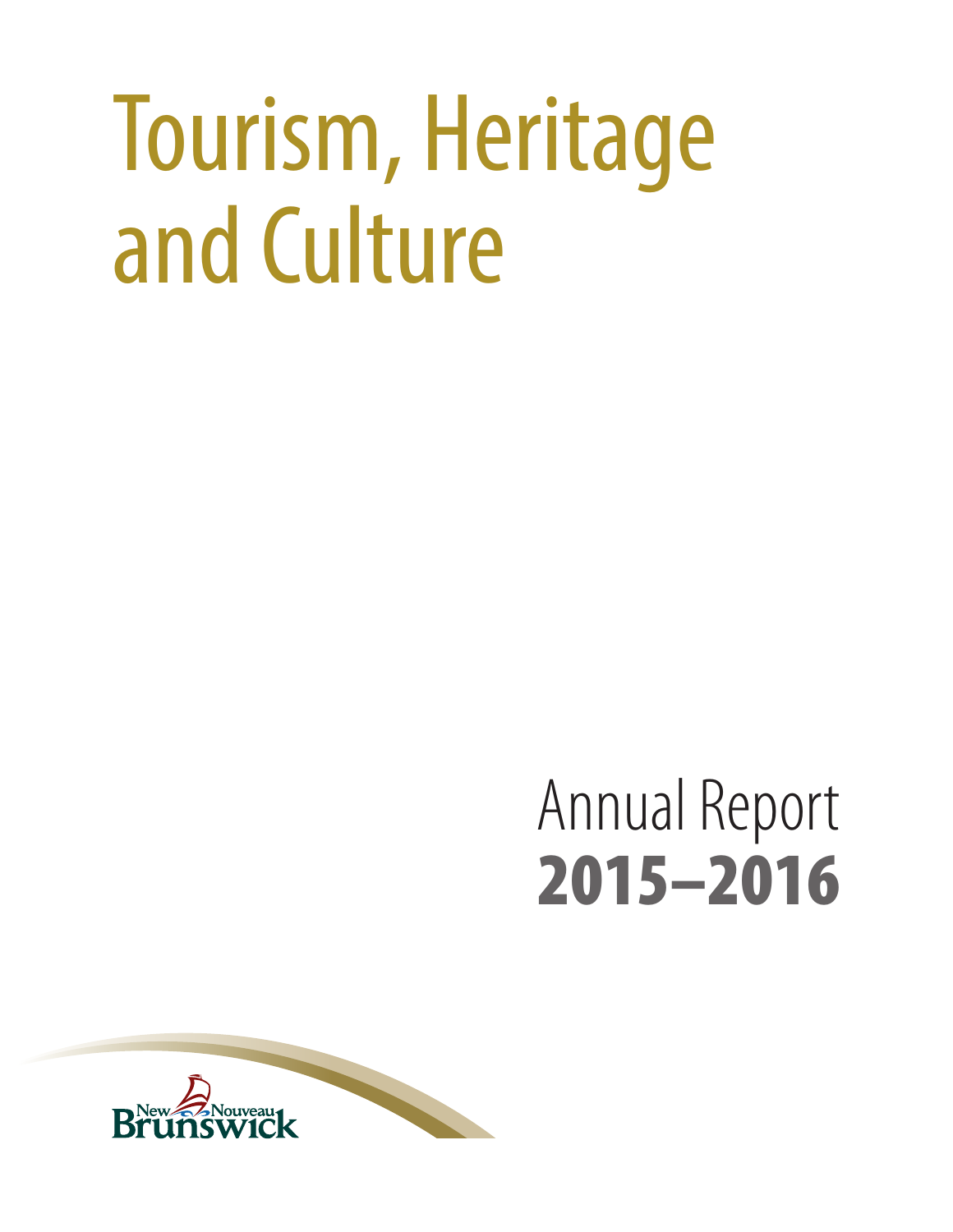#### **Tourism, Heritage and Culture Annual Report 2015–2016**

Province of New Brunswick PO 6000, Fredericton NB E3B 5H1 CANADA

#### [www.gnb.ca](http://www.gnb.ca)

ISBN 978-1-4605-1025-4 (bilingual print edition) ISBN 978-1-4605-1026-1 (PDF: English edition)

ISSN 2368-6405 (Bilingual print edition) ISSN 2368-6413 (PDF: English edition)

10860 | 2016.10 | Printed in New Brunswick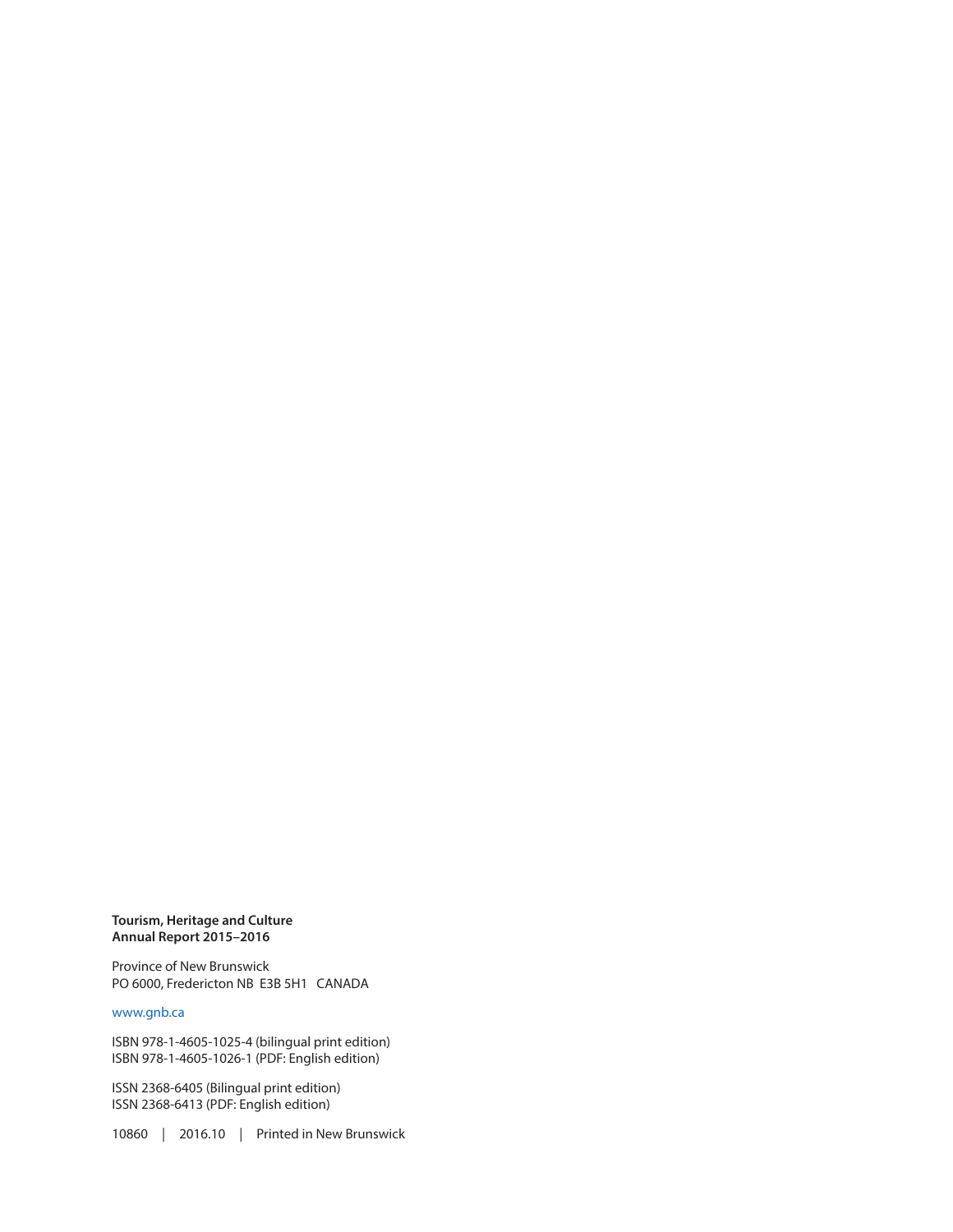### Transmittal letters

#### **From the Minister to the Lieutenant-Governor The Honourable Jocelyne Roy Vienneau Lieutenant-Governor of New Brunswick**

May it please Your Honour:

It is my privilege to submit the Annual Report of the Department of Tourism, Heritage and Culture, Province of New Brunswick, for the fiscal year April 1, 2015, to March 31, 2016.

Respectfully submitted,

Honourable John B. Ames Minister

**From the Deputy Minister to the Minister Honourable John B. Ames Minister of Tourism, Heritage and Culture**

Sir:

I am pleased to be able to present the Annual Report describing operations of the Department of Tourism, Heritage and Culture for the fiscal year April 1, 2015, to March 31, 2016.

Respectfully submitted,

 $\mu$ 

Kelly Cain Deputy Minister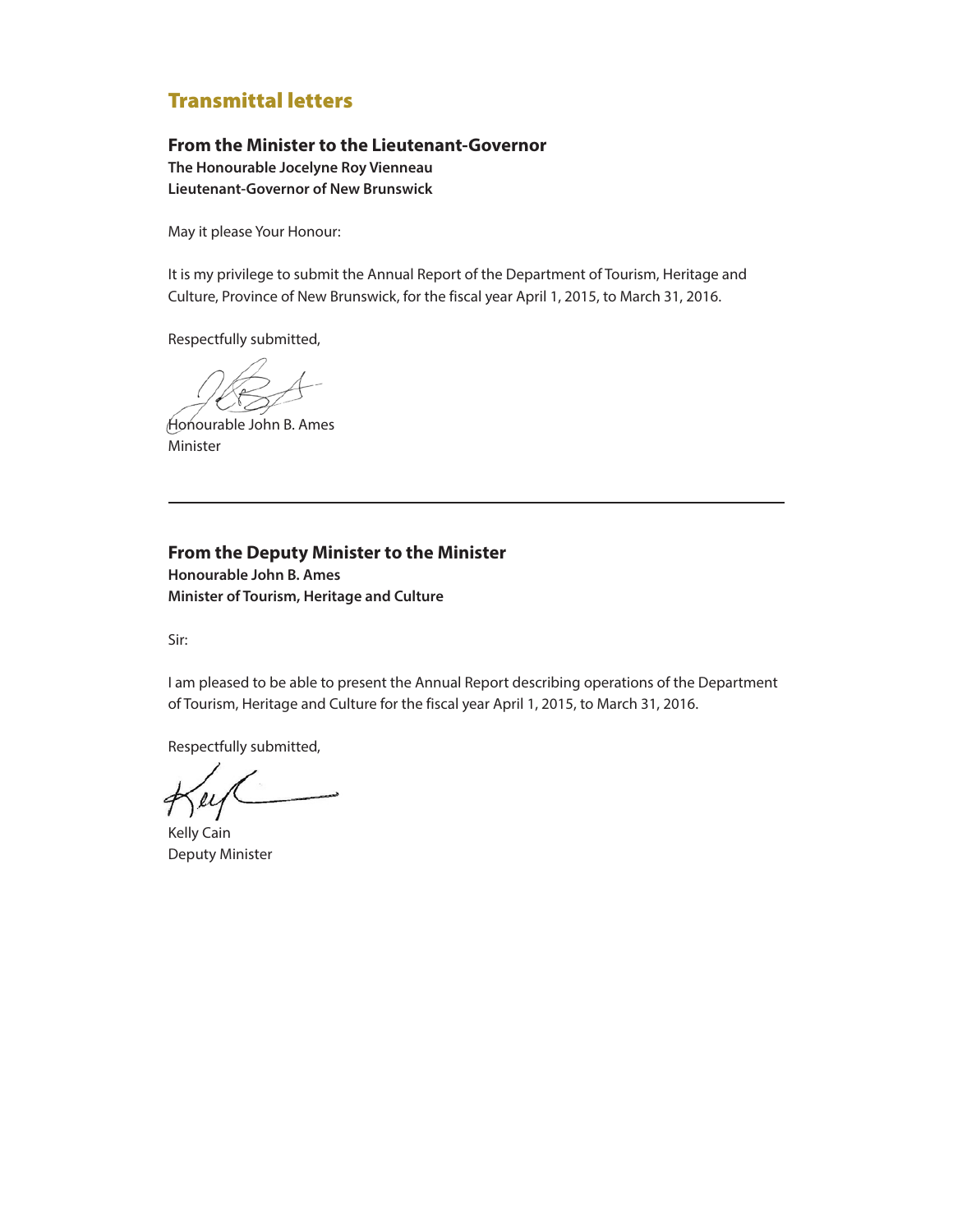# Table of contents

| Summary of Recommendations from the |
|-------------------------------------|
|                                     |
|                                     |
|                                     |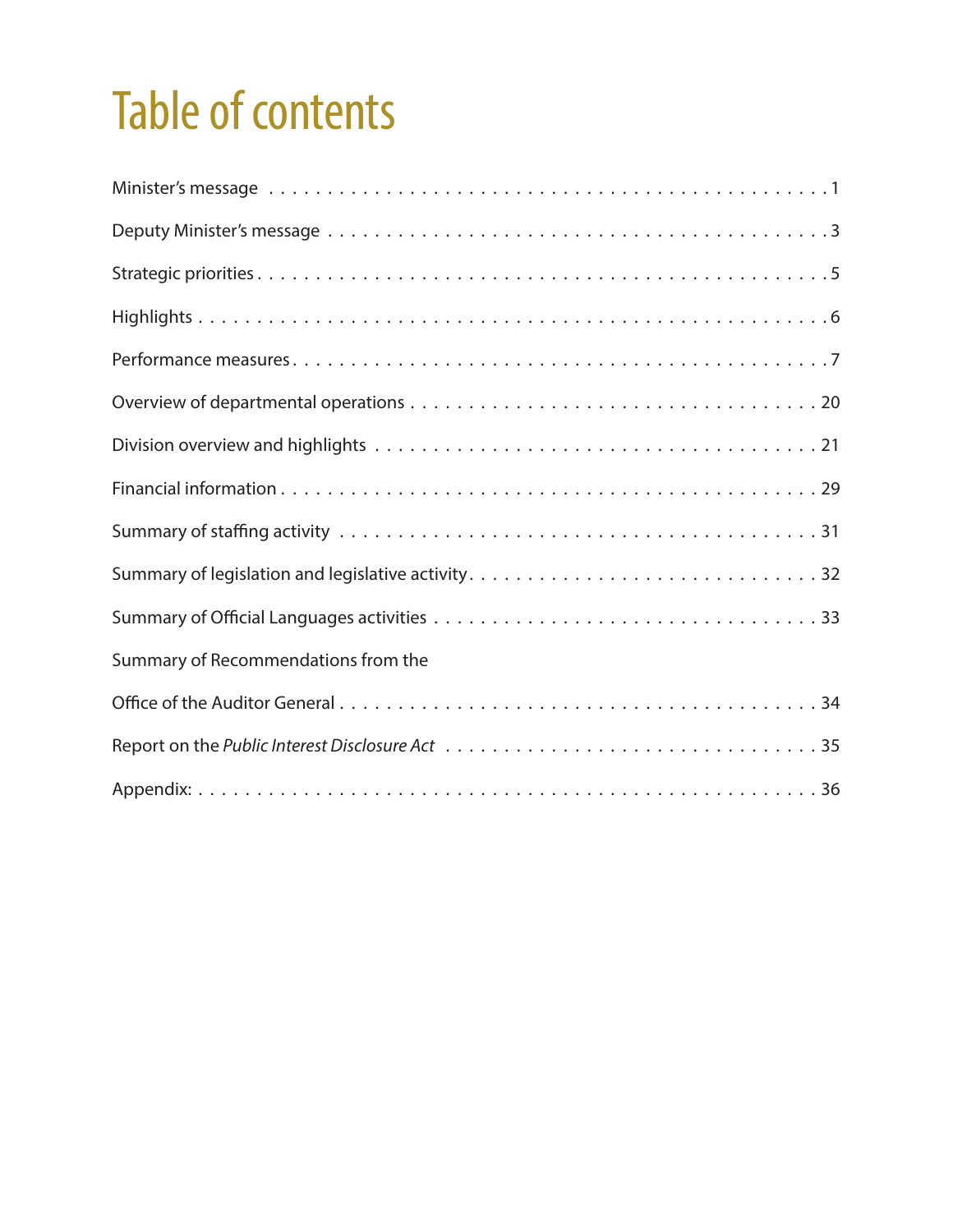# <span id="page-4-0"></span>Minister's message

The Department of Tourism, Heritage and Culture has a mission to generate economic prosperity for New Brunswick through responsible promotion and development of year-round tourism activities while maintaining the environmental and cultural integrity of the province.

As an enabling department to economic growth, the department provides numerous programs and services to New Brunswickers that support their professional, personal and business development.

During the past year, the Department of Tourism, Heritage and Culture delivered more than one million referrals and bookings to tourism operators through tourismnewbrunswick.ca, while our marketing efforts generated more than \$102 million in visitor spending.

The department has provided more than \$4.7 million in grants to more than 400 recipients through the Community Arts and Culture Development Program, Operational Support to Arts Organizations Program and the development of the cultural industries.

Additionally, we have continued to modernize our guest services by expanding a pilot program to offer free public WiFi in provincial parks. WiFi access points were strategically located at the Parlee Beach Provincial Park campground. This service fulfils a long-standing customer request while respecting the natural and unplugged nature of parks.

Finally, a process to renew the New Brunswick Sport and Recreation Policy, established in 1994, was initiated with the goals of aligning it more closely with the Canadian Sport Policy and the Framework for Recreation in Canada in ways that reflect New Brunswick's circumstances today.

Through these and other important initiatives, the department worked with the tourism industry to promote New Brunswick as a world-class travel destination, bringing visitors to our beautiful province.

Hon. John B. Ames Minister of Tourism, Heritage and Culture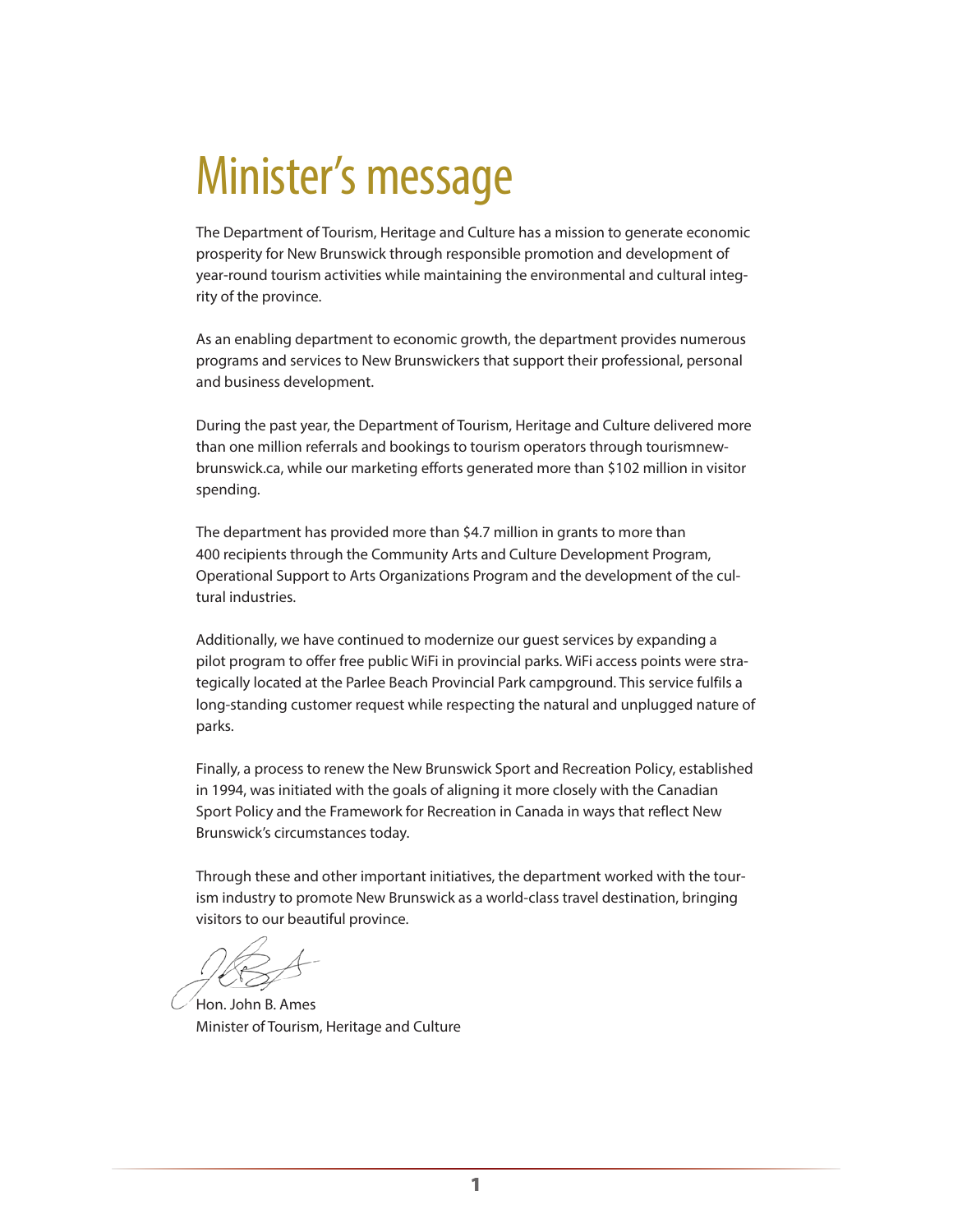# <span id="page-5-0"></span>Deputy Minister's message

Staff of the Department of Tourism Heritage and Culture is privileged to work with business owners, sector leaders and industry stakeholders in contributing to the economic well-being, heritage preservation and cultural celebration of New Brunswick.

By leveraging the strength of our cultural resources and our unique natural and heritage attributes, the Department of Tourism Heritage and Culture fulfils its mission to foster economic growth and pride of place. Through our programs and services and numerous partnerships, the department works closely with neighbouring provinces, the State of Maine, and profit and non-profit organizations to ensure New Brunswick is a great place to visit and to raise a family.

Through their commitment to Continuous Improvement, staff at the department completed 12 Process Improvement initiatives, resulting in \$518,000 in savings.

I am truly proud of the team at the Department of Tourism, Heritage and Culture and thankful to each employee for his or her tireless enthusiasm and commitment to the people and communities we serve.

Kelly Cain Deputy Minister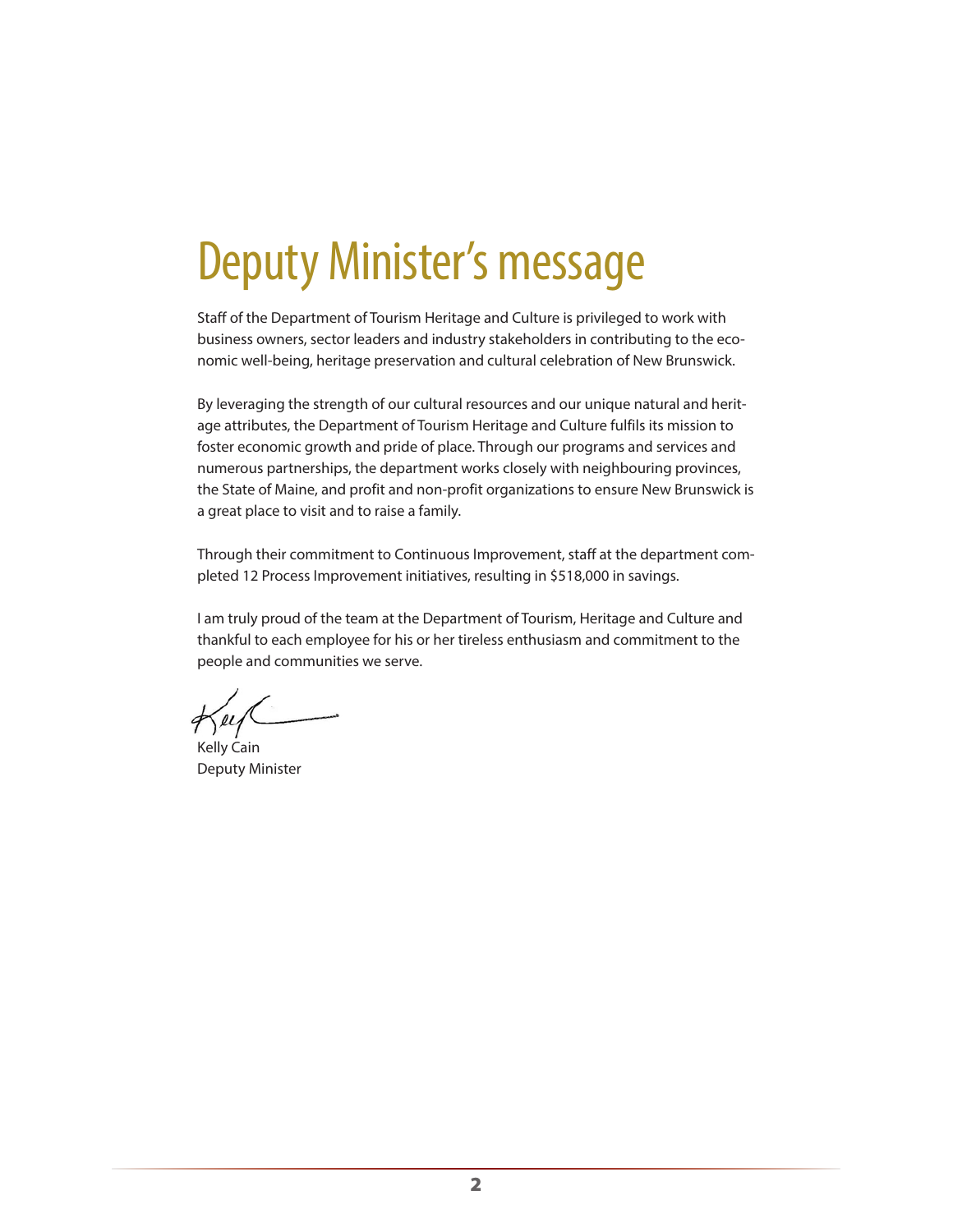# <span id="page-6-0"></span>Strategic priorities

# Strategy management

The Government of New Brunswick (GNB) uses a formal management system built on leading business practices to develop, communicate and review strategy. This process provides the public service with a proven methodology to execute strategy and continuously drive improvement.

The development of the strategy, using the formal management system, starts with a strategic vision of Moving New Brunswick Forward. This vision is anchored in four strategic themes which include:

- **1.** *More jobs* Creating the best environment for jobs to be generated by New Brunswickers, by businesses, by their ideas, by their entrepreneurial spirit, and by their hard work. This includes providing seamless support to businesses, leveraging new technologies and innovation by supporting research and development, and developing a skilled workforce by improving literacy and education.
- **2.** *Fiscal responsibility* Getting New Brunswick's fiscal house in order through a balanced approach to decrease costs and increase revenues.
- **3.** *Best place to raise a family* Designing social programs to make life more affordable and make New Brunswick the best place to raise family.
- **4.** *Smarter government* Providing taxpayers with better value for their money by transforming the culture of government by eliminating waste and duplication, adopting new innovations in technology to improve services and savings and improving accountability measures.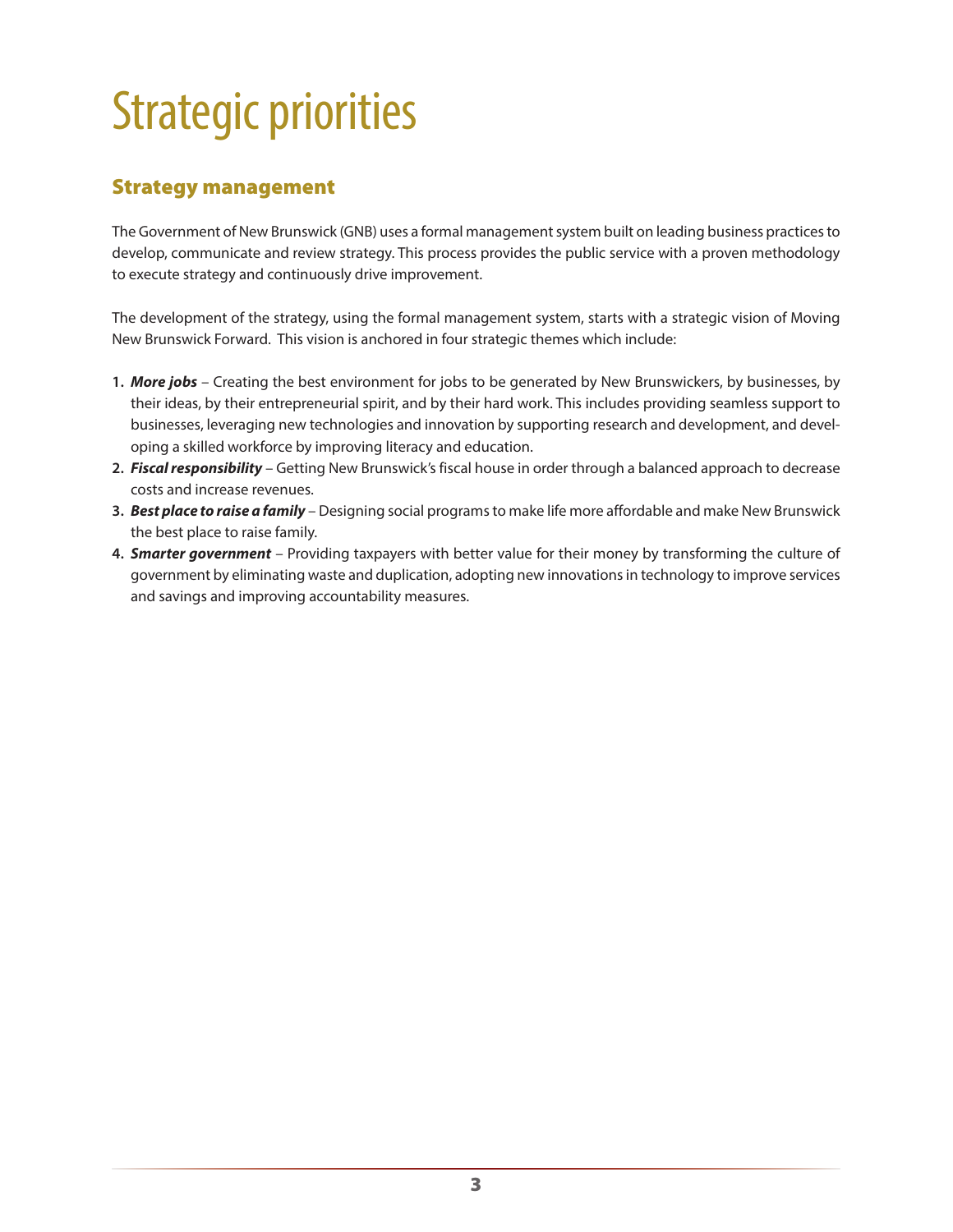# <span id="page-7-0"></span>**Highlights**

#### **During the 2015-2016 fiscal year, the Department of Tourism, Heritage and Culture focused on the following strategic priorities:**

Twelve Process Improvement projects were completed that saved or generated a total of \$518,000, and fostered a culture of continuous improvement across the department.

#### \*

The department expanded a pilot program to offer free public WiFi in provincial parks. WiFi access points were strategically located at the Parlee Beach Provincial Park campground. This service fulfils a long-standing customer request while respecting the natural and unplugged nature of parks.

\*

A process to renew the New Brunswick Sport and Recreation Policy, established in 1994, was initiated with the goals of aligning it more closely with the Canadian Sport Policy and the Framework for Recreation in Canada in ways that reflect New Brunswick's current circumstances.

#### \*

Through the Built Heritage Program, the department participated in 15 built-heritage rehabilitation projects on important community heritage places.

\*

The department launched a responsive website enabling visitors to access destination information using any device they wish (mobile, laptop, tablet, etc.).

#### \*

The department provided more than \$4.7 million in grants to more than 400 recipients through the Community Arts and Culture Development Program, Operational Support to Arts Organizations Program and the development of cultural industries.

 $\ast$ 

The department leveraged about \$15.2 million for additional marketing and sales activities by partnering with key travel companies and tourism-related organizations in North American and overseas markets.

#### \*

More than \$10.2 million in editorial coverage (advertising value) and \$1 billion in circulation/impressions were generated, featuring New Brunswick as a travel destination (magazines, newspaper, online, television and radio).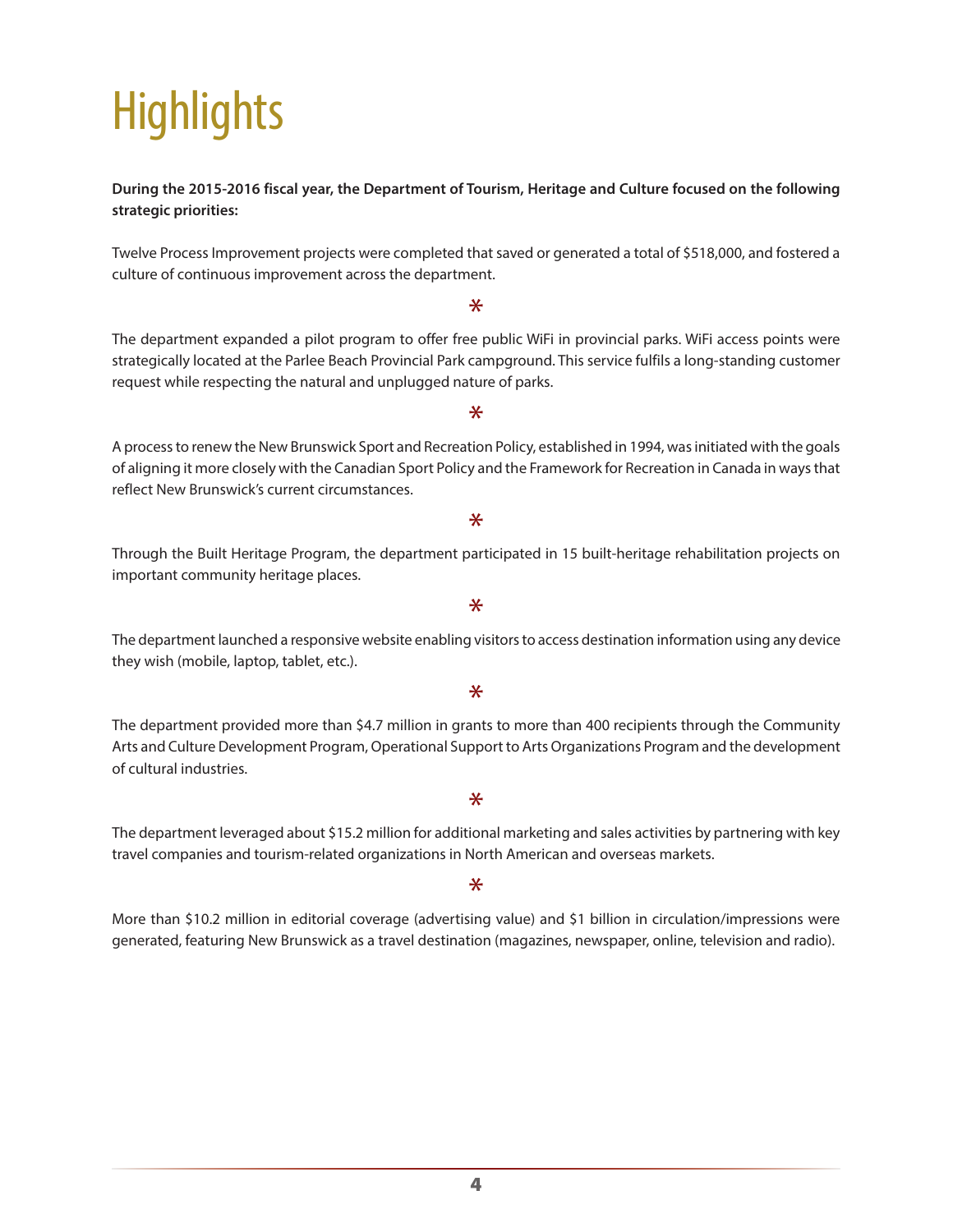# <span id="page-8-0"></span>Performance measures

| <b>More jobs</b>                                          | <b>Measures</b>                                                                                                                                                                                                                                                                 |
|-----------------------------------------------------------|---------------------------------------------------------------------------------------------------------------------------------------------------------------------------------------------------------------------------------------------------------------------------------|
| Grow visitor spending.                                    | Dollar value of attributable visitor spending.<br>Number of referrals and bookings.                                                                                                                                                                                             |
| Create conditions for growth.                             | Dollars leveraged in tourism marketing partnerships.                                                                                                                                                                                                                            |
| <b>Fiscal responsibility</b>                              | <b>Measures</b>                                                                                                                                                                                                                                                                 |
| Grow revenue.                                             | Increase in tax revenue from visitor spending.<br>Increase in revenues from parks and attractions managed by the department<br>(combination of revenues generated through regular park operations and the<br>Special Operating Agency).<br>Ratio of actual to budgeted revenue. |
| Reduce expenditures.                                      | Ratio of actual to budgeted expenses.                                                                                                                                                                                                                                           |
| <b>Best place to raise a family</b>                       | <b>Measures</b>                                                                                                                                                                                                                                                                 |
| Foster culture in everyday life.                          | Increase the number of people participating in cultural events.                                                                                                                                                                                                                 |
| Attract more New Brunswick residents to provincial parks. | Increase in residents participating in New Brunswick parks and attractions.                                                                                                                                                                                                     |
| Foster participation in sport and recreation.             | Increase the number of children and youth participating in sport/physical<br>literacy programs with a focus on underrepresented groups.                                                                                                                                         |
| <b>Smarter Government</b>                                 | <b>Measures</b>                                                                                                                                                                                                                                                                 |
| Eliminate waste and duplication.                          | Improvement rate via continuous improvement.                                                                                                                                                                                                                                    |
| Ensure transparency and accountability.                   | Percent SOMIA actions on track.                                                                                                                                                                                                                                                 |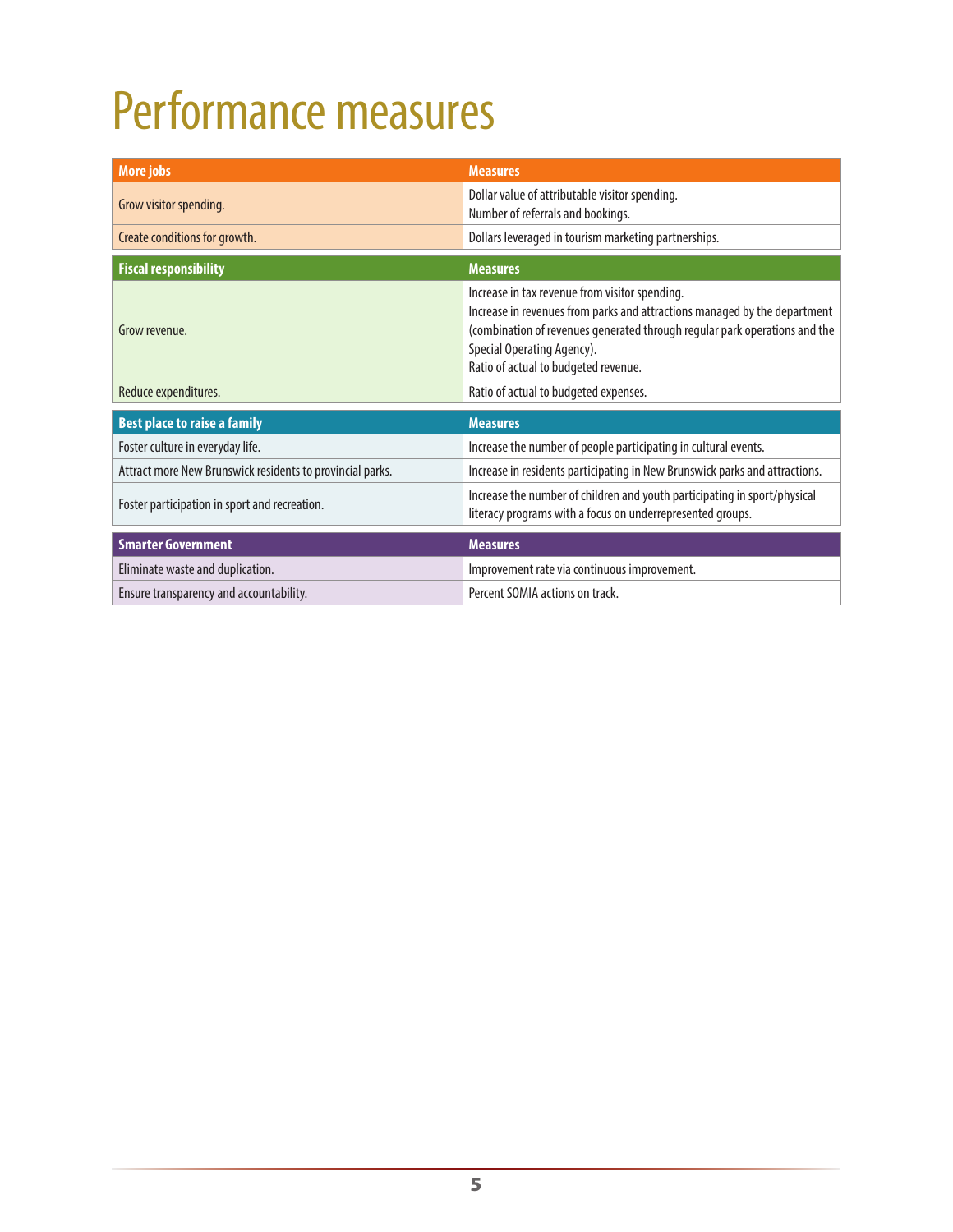### More jobs

#### **Objective of the measure**

*Grow visitor spending.*

#### **Measure**

*Dollar value of attributable visitor spending.*

#### **Description of measure**

Export revenue from visitor spending on New Brunswick tourism goods and services that is attributable to the department's leisure travel marketing activities.



#### **Overall performance**

Meets/exceeds stretch.

**Baseline:** \$97.8 million  $\blacksquare$   $\blacksquare$   $\blacksquare$   $\blacksquare$   $\blacksquare$   $\blacksquare$   $\blacksquare$   $\blacksquare$   $\blacksquare$   $\blacksquare$   $\blacksquare$   $\blacksquare$   $\blacksquare$   $\blacksquare$   $\blacksquare$   $\blacksquare$   $\blacksquare$   $\blacksquare$   $\blacksquare$   $\blacksquare$   $\blacksquare$   $\blacksquare$   $\blacksquare$   $\blacksquare$   $\blacksquare$   $\blacksquare$   $\blacksquare$   $\blacksquare$   $\blacksquare$   $\blacksquare$   $\blacksquare$   $\blacks$ **Actual:** \$102.75 million

#### **Why do we measure this?**

This measure exists to demonstrate the impact that departmental marketing efforts have on the economic growth of the province.

#### **What initiatives or projects were undertaken in the reporting year to achieve the outcome?**

This is an annual measure, and is delivered as a result of the marketing efforts of the department, including:

- Integrated marketing programs in Ontario, Quebec and the United States. These include paid media advertising as well as social media and search-engine marketing.
- • Organic and paid social-media efforts through Facebook, Instagram, Twitter and Pinterest.

From the efforts listed above, the consumer website, www.tourismnewbrunswick.ca, then "closes the deal" by providing relevant, personalized content to visitors to the site, ultimately resulting in a referral or booking. It is also on this site, through an online survey, that the department is able to track and report on this measure.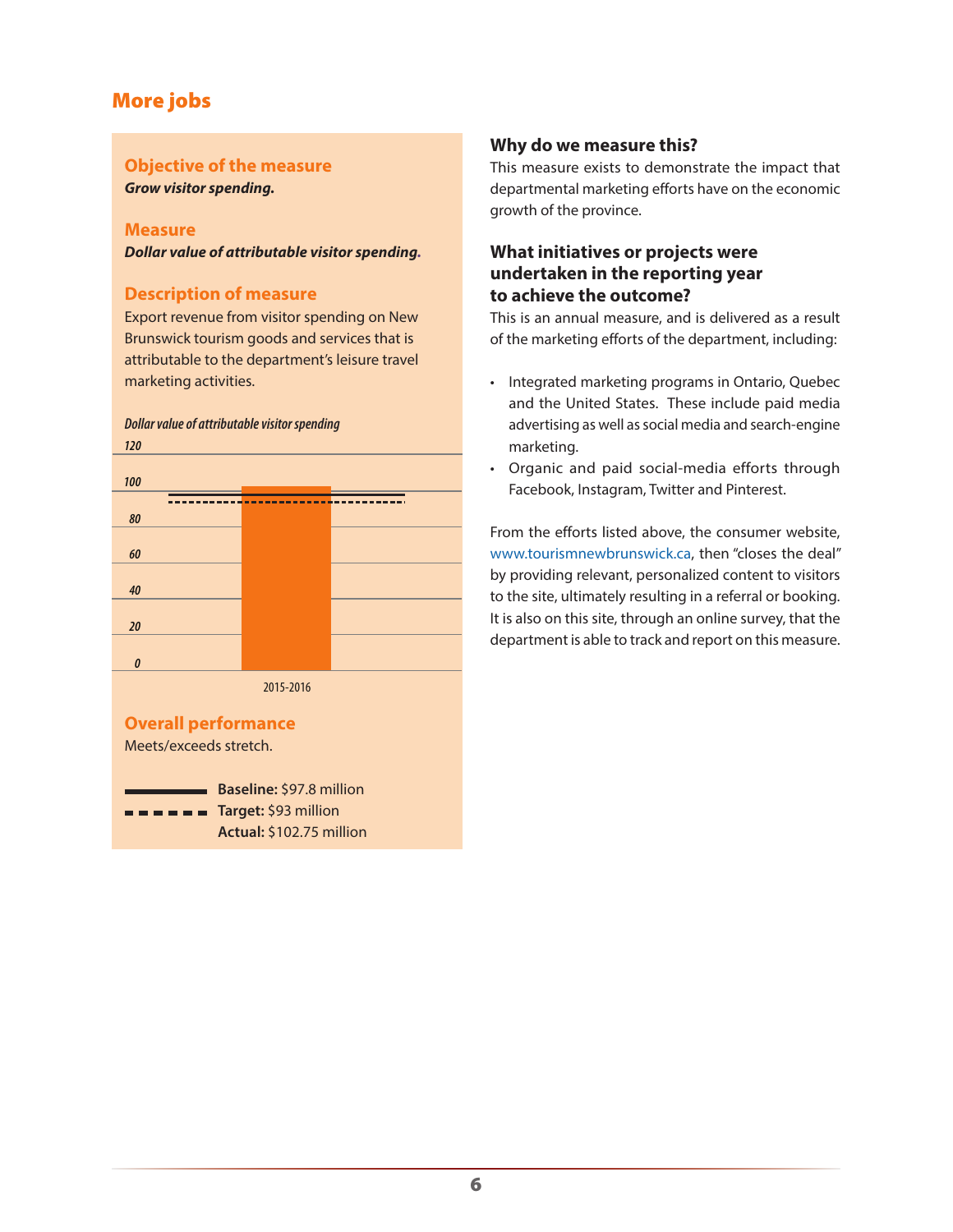### More jobs

#### **Objective of the measure**

*Grow visitor spending.*

#### **Measure**

*Number of referrals and bookings.*

#### **Description of measure**

*Number of referrals and bookings*

The number of referrals to and bookings with New Brunswick tourism business operators through tourismnewbrunswick.ca.



Meets/exceeds stretch.

**Baseline**: 984,631 **Target:** 976,216 **Actual:** 1,066,020

#### **Why do we measure this?**

This is a quarterly target, and it is a leading indicator for the annual measure of "attributable visitor spending." By tracking this on a quarterly basis, it allows the department to adjust its marketing efforts in real time, using the tactics that are delivering more referrals and bookings, hence making the most efficient use of marketing budget.

#### **What initiatives or projects were undertaken in the reporting year to achieve the outcome?**

This is an annual measure, and it is delivered as a result of the marketing efforts of the department, including:

- Integrated marketing programs in Ontario, Quebec and the United States. These include paid media advertising as well as social media and search engine marketing.
- Organic and paid social media efforts through Facebook, Instagram, Twitter and Pinterest.

From the efforts listed above, the consumer website, www.tourismnewbrunswick.ca, then "closes the deal" by providing relevant, personalized content to visitors to the site, ultimately resulting in a referral or booking. It is also on this site, through an online survey, that the department is able to track and report on this measure.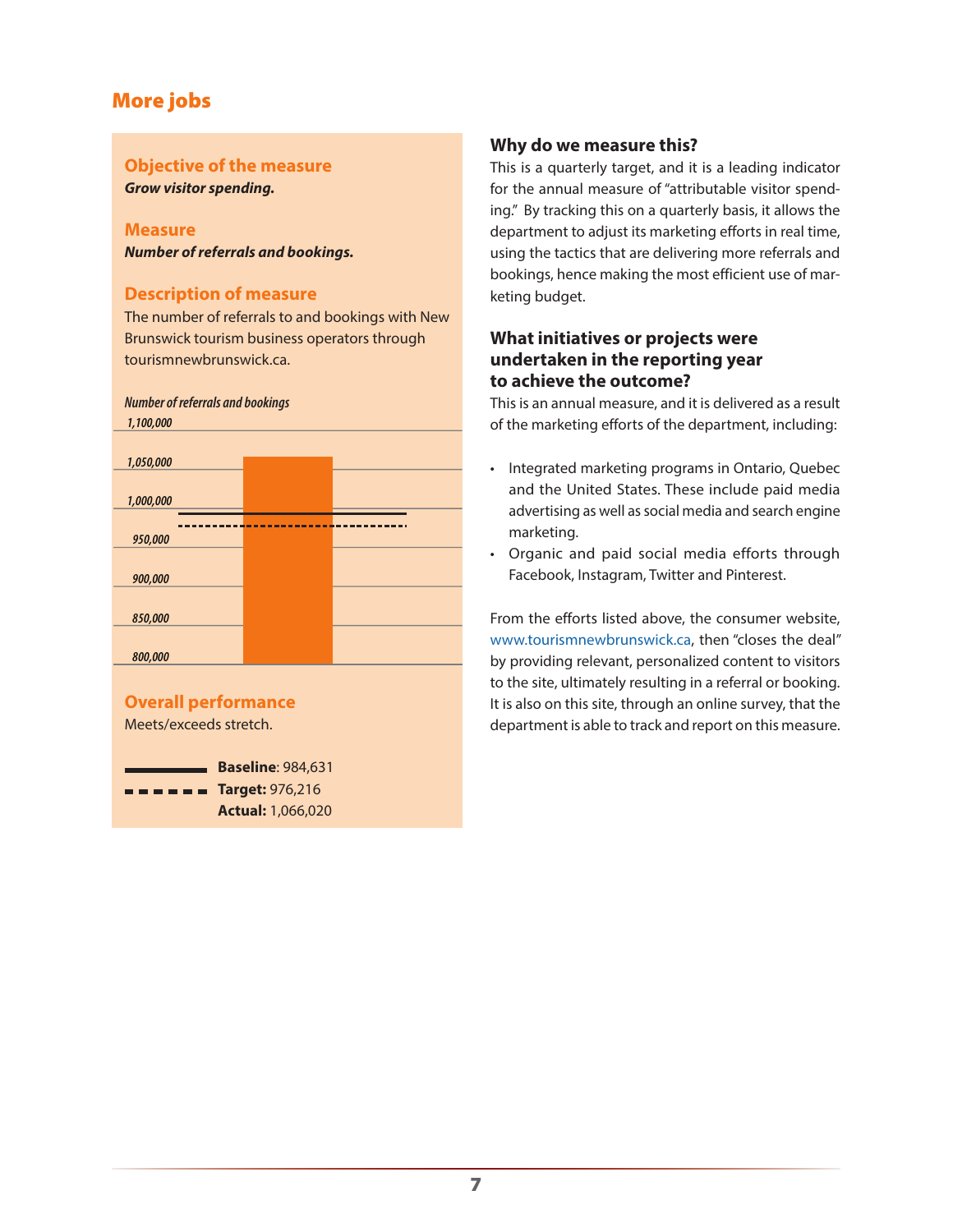### More jobs

#### **Objective of the measure**

*Create conditions for growth.*

#### **Measure**

Dollars leveraged in tourism marketing *partnerships.*

#### **Description of measure**

This measures the total funding for joint-tourism-marketing initiatives through public investment matched at the federal level and/or by private-sector partners (such as travel companies, tour operators and cruise) and/or other jurisdictions such as provincial or state.

Contributions leveraging federal and private-sector-partner funding maximise the return on investment for tourism marketing initiatives.



#### **Overall performance**

Meets/exceeds stretch.

**Baseline**: \$10.9 million  $\blacksquare$  $\blacksquare$  $\blacksquare$  $\blacksquare$  $\blacksquare$  $\blacksquare$ **Target:** \$11.6 million **Actual:** \$15.2 million

#### **Why do we measure this?**

To show a return on investment (ROI).

#### **What initiatives or projects were undertaken in the reporting year to achieve the outcome?**

- • Partnership with Destination Canada Germany Pilot Program (one year).
- • Atlantic Canada Tourism Partnership (ACTP).
- • Pan-Atlantic China Program.
- • Various travel companies partnerships.
- • Various interdepartmental in-market provincial events.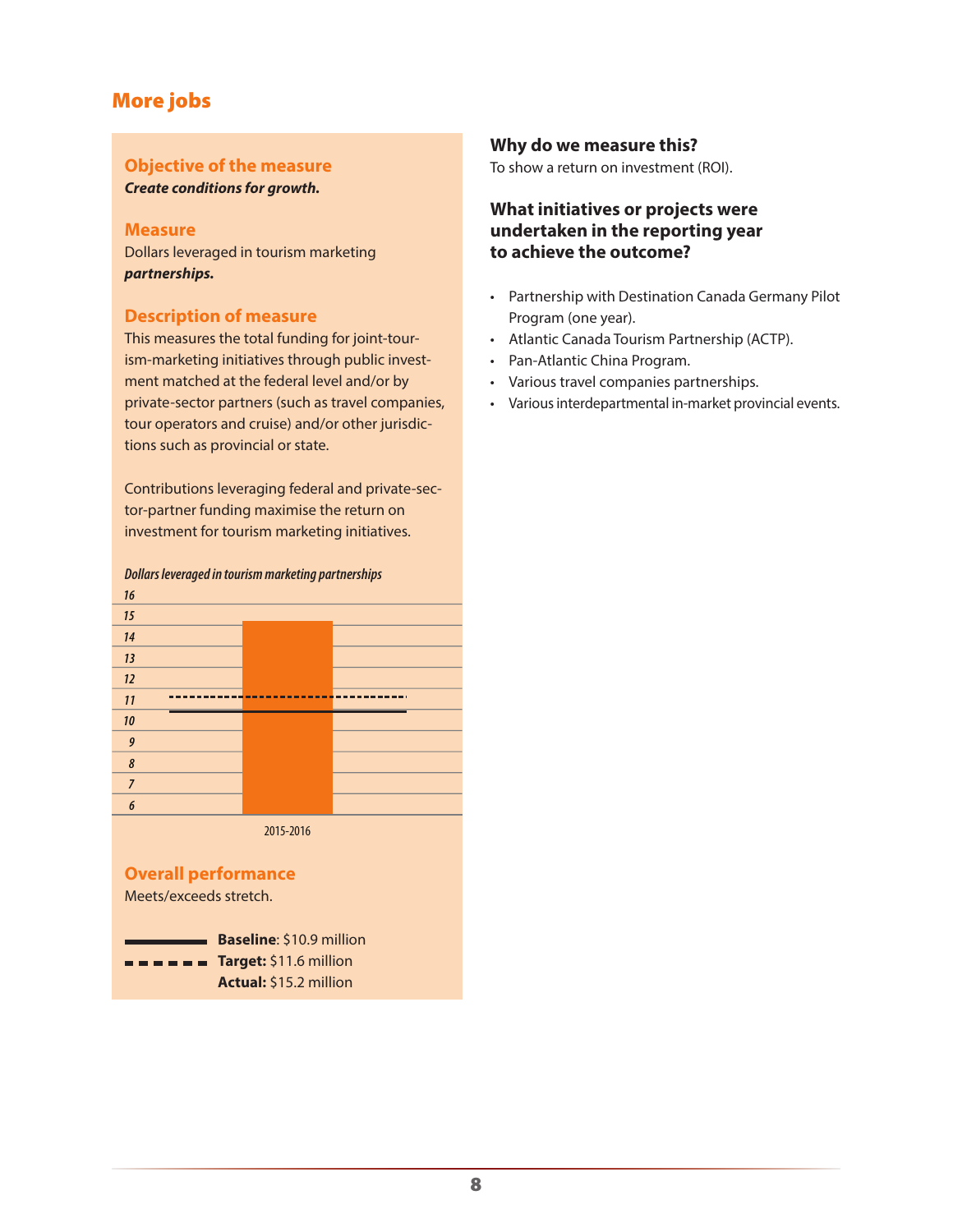# **Objective of the measure**

*Grow revenue.*

#### **Measure**

*Increase in tax revenue from visitor spending.*

#### **Description of measure**

Estimated provincial tax revenue from visitor spending on New Brunswick tourism goods and services that is attributable to the department's tourism marketing activities.



**Overall performance**

Meets/exceeds stretch.

**Baseline:** \$7.5 million  $\blacksquare$   $\blacksquare$   $\blacksquare$  **Target:** \$7.1 million **Actual:** \$7.9 million

#### **Why do we measure this?**

This is an annual measure, and allows the department to demonstrate the dollars it brings to the Province, which can be utilized for the well-being of New Brunswickers, such as: Education, Healthcare, etc.

#### **What initiatives or projects were undertaken in the reporting year to achieve the outcome?**

This is an annual measure, and is delivered as a result of the marketing efforts of the department, including:

- • Integrated marketing programs in Ontario, Quebec and United States. These include paid media advertising as well as social media and search-engine marketing.
- • Organic and paid social-media efforts through Facebook, Instagram, Twitter and Pinterest.

From the efforts listed above, the consumer website, www.tourismnewbrunswick.ca, then "closes the deal" by providing relevant, personalized content to visitors to the site, ultimately resulting in a referral or booking. It is also on this site, through an online survey, that the department is able to track and report on this measure. **6.0**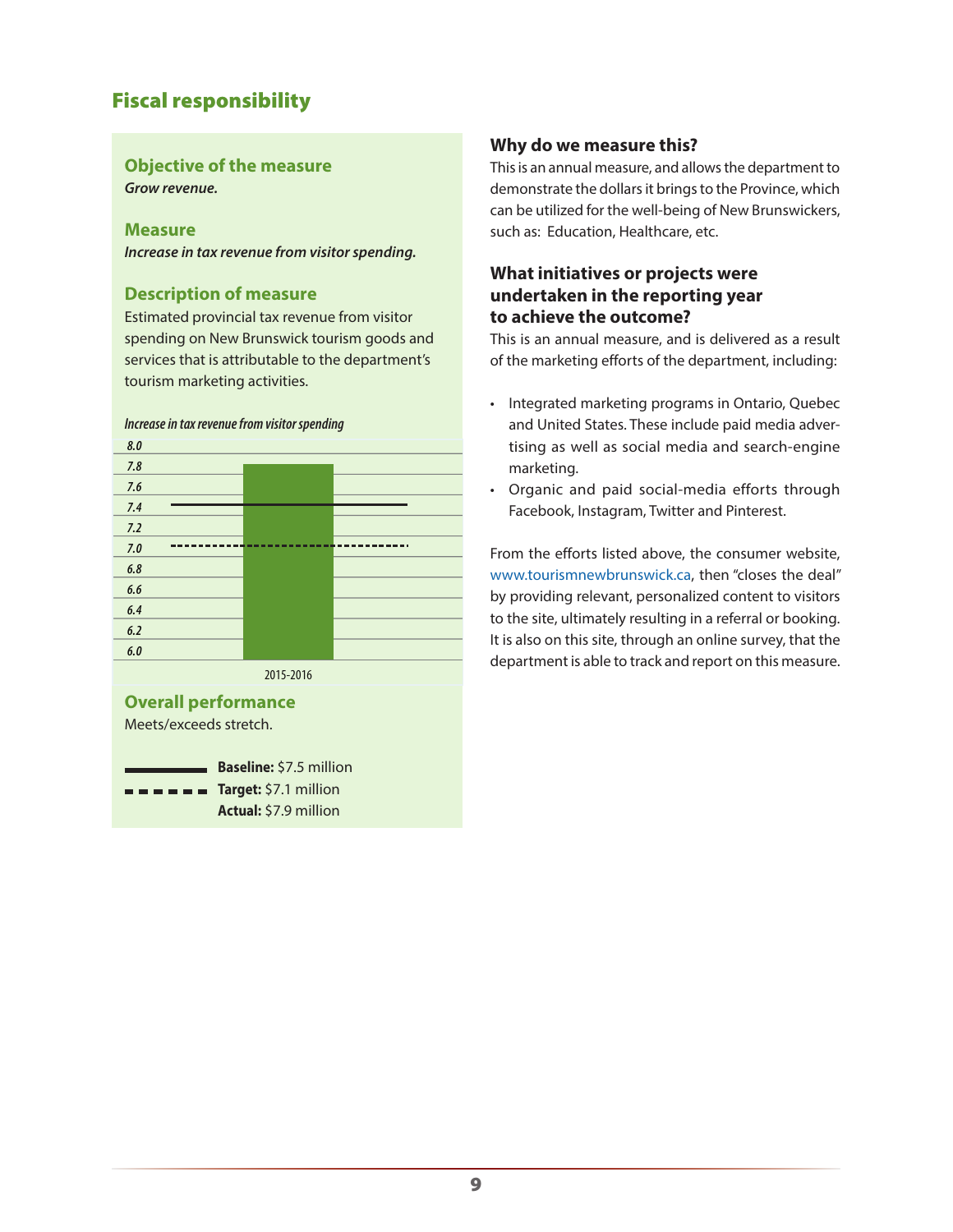#### **Objective of the measure** *Grow revenue.*

#### **Measure**

*Increase in revenues from parks and attractions managed by the department (combination of revenues generated through regular park operations and the Special Operating Agency).*

#### **Description of measure**

Revenues generated at provincial parks and attractions are collected through a variety of methods. These methods range from campsite and accommodation rentals, golf and ski permits, food and beverage, admissions, gift shops and concession fees. These revenues are tracked and reported on a weekly to monthly basis.

### *Increase in revenues from parks and attractions managed by the department*



**Actual:** \$7.71 million

#### **Why do we measure this?**

This is a measure of the effectiveness of provincial parks and attractions programs in generating direct and in-direct revenues for the provincial government. Provincial parks create nearly \$4 in visitor spending for each \$1 spent by government. Park projects support the local economy through attributable expenditures on food and beverage, transportation and other tourism-related spending.

#### **What initiatives or projects were undertaken in the reporting year to achieve the outcome?**

The department's investment in the Hopewell Rocks giftshop expansion continued to show increased dividends. The department's initiative to increase the number of New Brunswickers visiting parks and attractions contributed to this measure and resulted in the highest number of campsite-night sales on record.

The department also undertook a review of its deregulated fees to better align them to market conditions; implemented further strategic capital investments in infrastructure; and increased the social media and web presence of provincial parks.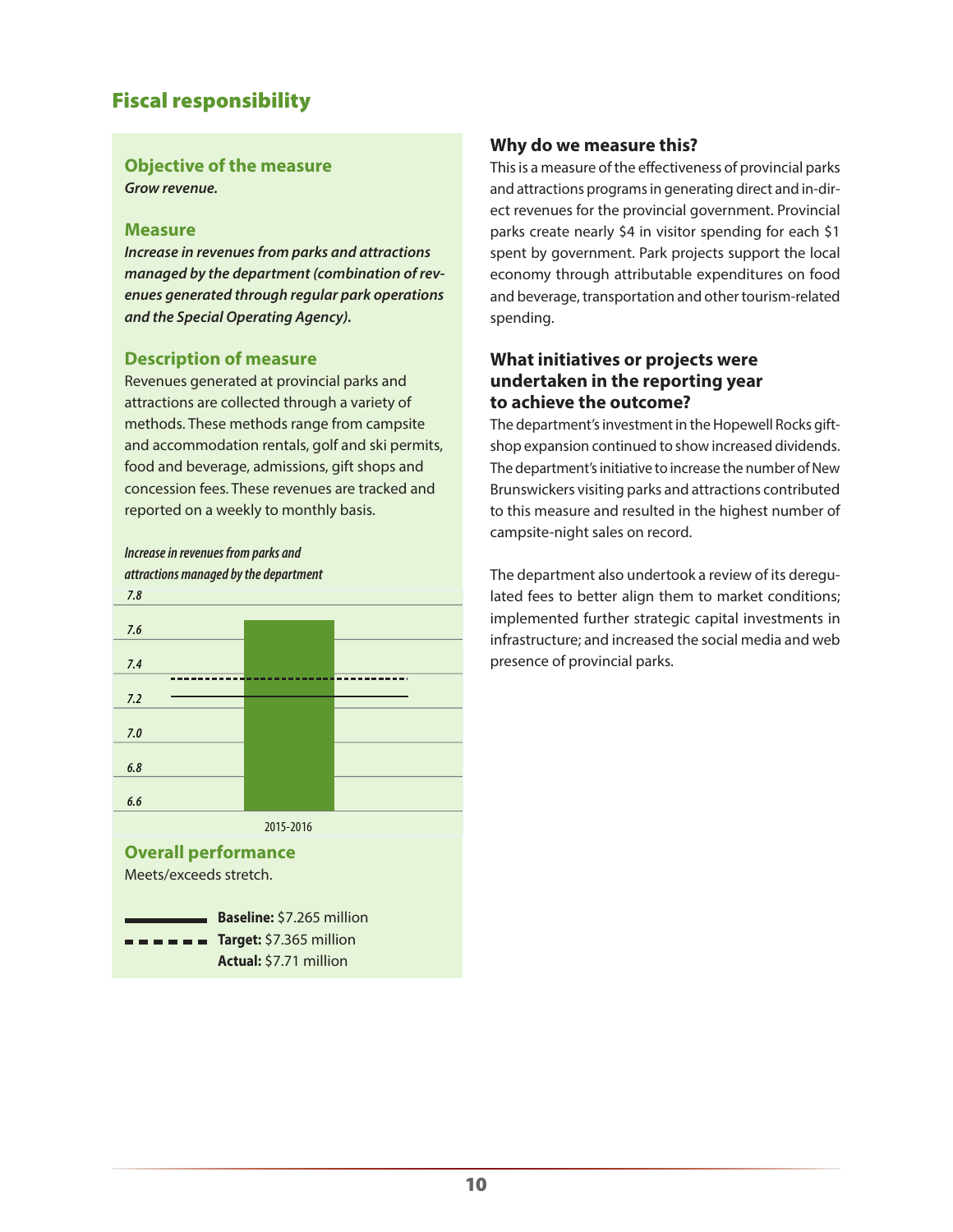#### **Objective of the measure** *Grow revenue.*

**Measure** *Ratio of actual to budgeted revenue.*

#### **Description of measure**

The ratio measures whether the department is over- or under-budget on revenue. The ratio will exceed 100 per cent when revenue is overbudget and be less than 100 per cent when under-budget.

#### *Ratio of actual to budgeted revenue* **110**

| 110    |  |  |
|--------|--|--|
| 105    |  |  |
| 100    |  |  |
| 95     |  |  |
| 90     |  |  |
| 85     |  |  |
| 80     |  |  |
| 75     |  |  |
| $70\,$ |  |  |
|        |  |  |

2015-2016

#### **Overall performance**

Revenue – improved performance.

**Baseline:** 95.4%  $\blacksquare$   $\blacksquare$   $\blacksquare$   $\blacksquare$   $\blacksquare$   $\blacksquare$   $\blacksquare$   $\blacksquare$   $\blacksquare$   $\blacksquare$   $\blacksquare$   $\blacksquare$   $\blacksquare$   $\blacksquare$   $\blacksquare$   $\blacksquare$   $\blacksquare$   $\blacksquare$   $\blacksquare$   $\blacksquare$   $\blacksquare$   $\blacksquare$   $\blacksquare$   $\blacksquare$   $\blacksquare$   $\blacksquare$   $\blacksquare$   $\blacksquare$   $\blacksquare$   $\blacksquare$   $\blacksquare$   $\blacks$ **Actual:** 105.2%

#### **Why do we measure this?**

This measure demonstrates the department's ability to increase revenue. Revenue budgets are targets and the department strives to meet or exceed this target.

#### **What initiatives or projects were undertaken in the reporting year to achieve the outcome?**

The department exceeded its target due in large part to increased visitation, especially at Hopewell Rocks.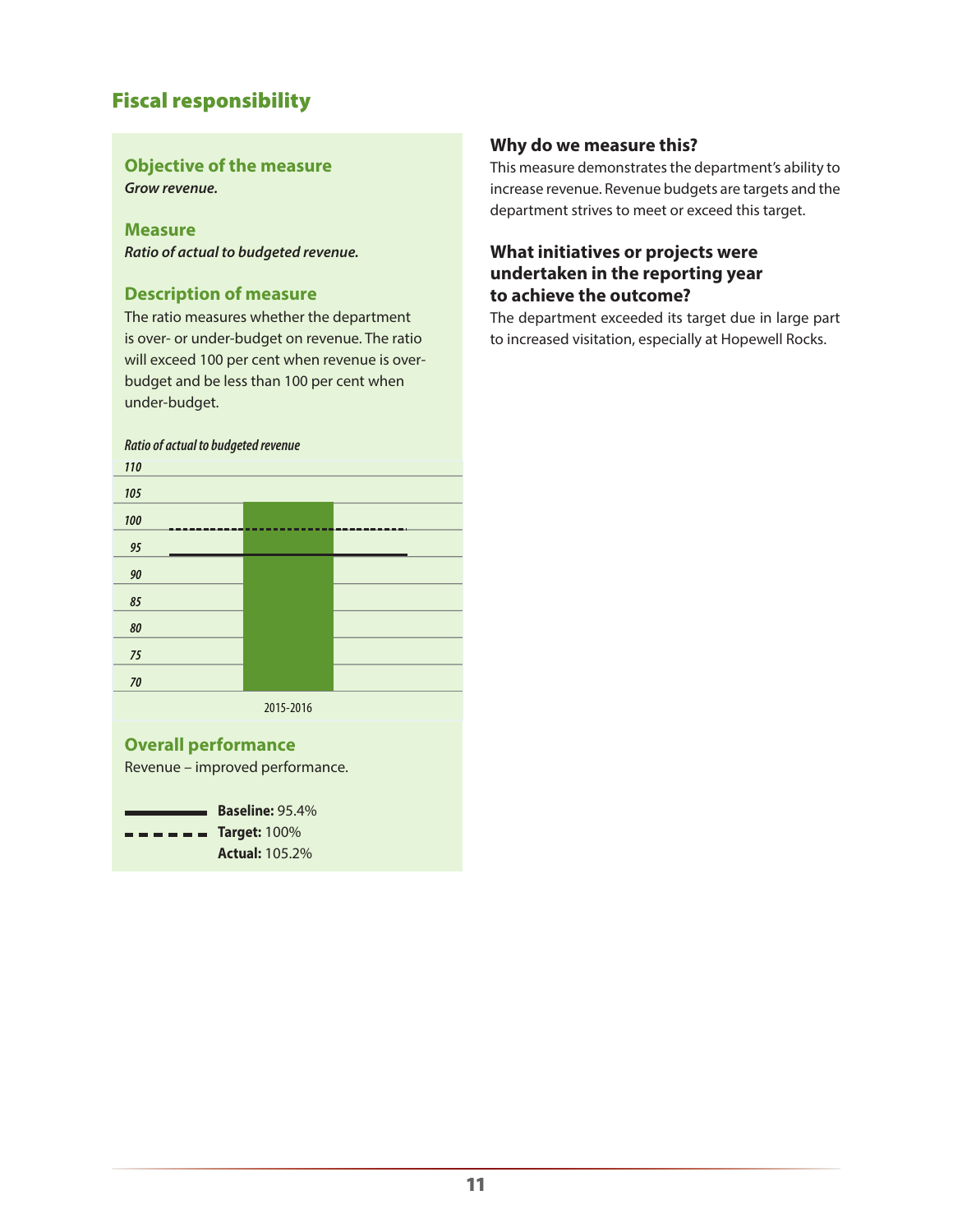# **Objective of the measure**

*Reduce expenditures.*

#### **Measure**

*Ratio of actual to budgeted expenditures.*

#### **Description of measure**

The ratio measures whether the department is over- or under-budget on expenditures. The ratio will exceed 100 per cent when expenses are over-budget and be less than 100 per cent when under-budget.

#### *Ratio of actual to budgeted expenditures* **101**



#### **Overall performance**

The department was successful in managing expenditures to be under-budget.



#### **Why do we measure this?**

This measure demonstrates whether the department is able to manage overall expenses. The department must ensure that expenses are managed in accordance with the budget and be prepared to take corrective action if expenses are projected to be over budget.

#### **What initiatives or projects were undertaken in the reporting year to achieve the outcome?**

The department was able to exceed its expenditure target by managing discretionary spending, securing the best price on the procurement of goods and services and through continued Process Improvement initiatives.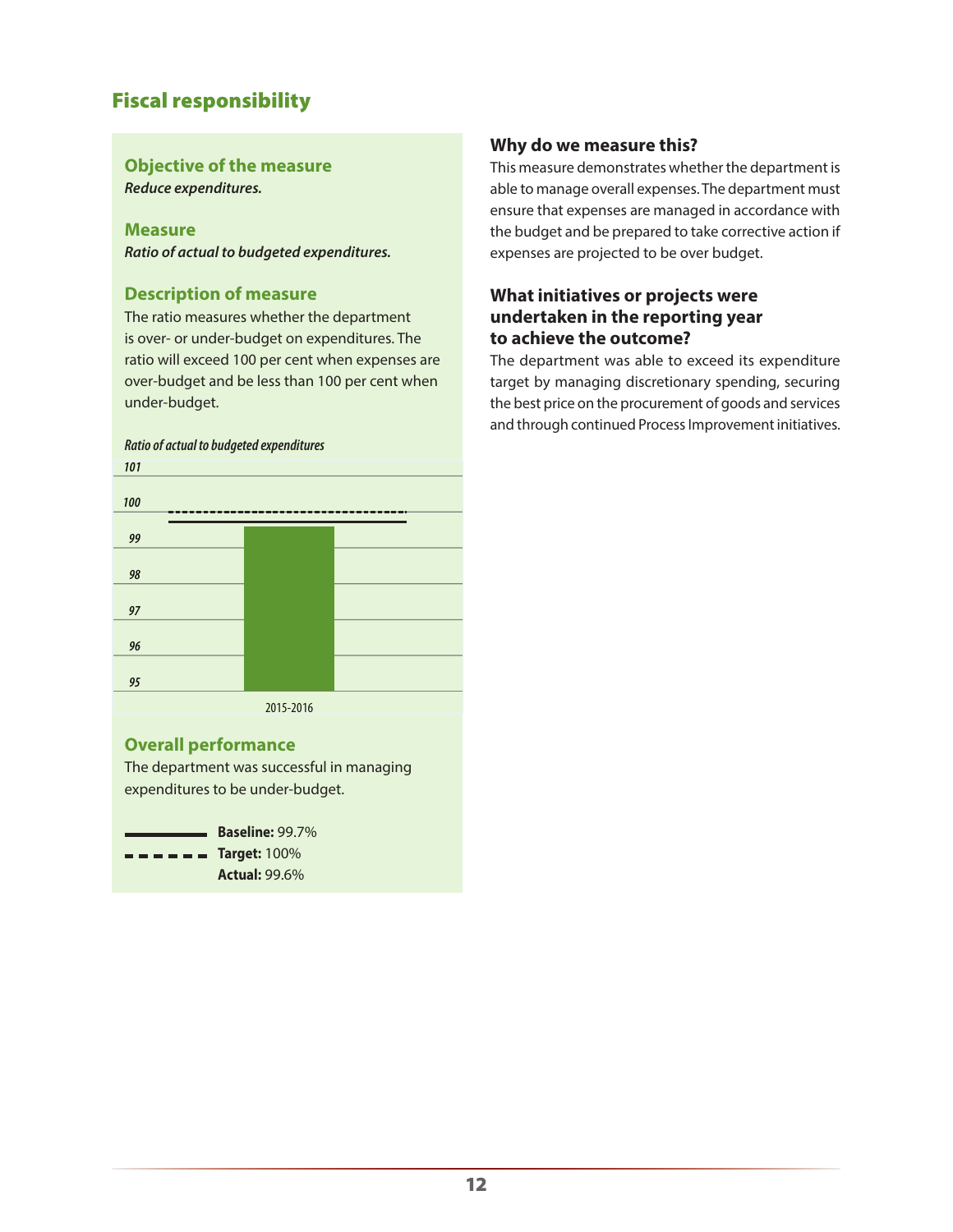# Best place to raise a family

#### **Objective of the measure**

*Foster culture in everyday life.*

#### **Measure**

*Increase the number of people participating in cultural events or initiatives that are funded by the Heritage Branch and the Arts and Cultural Industries Branch for applicable programs.*

#### **Description of measure**

Percentage increase in people participating in cultural events or initiatives that are funded by the Heritage Branch and the Arts and Cultural Industries Branch for applicable programs.



#### **Overall performance**

Exceeds target and below stretch.

| <b>Baseline: 917.070</b>                                                                   |
|--------------------------------------------------------------------------------------------|
| $\blacksquare$ $\blacksquare$ $\blacksquare$ $\blacksquare$ $\blacksquare$ Target: 962,923 |
| <b>Actual: 982,801</b>                                                                     |

#### **Why do we measure this?**

*Creative Futures – A Renewed Cultural Policy for New Brunswick* identifies Culture in Everyday Life as one of the four directions of the policy. It states that "All New Brunswickers will have the opportunity to enjoy and participate in a rich cultural life in their community." Under Goal 1.1 "Access to Culture," there is an objective to increase participation in cultural activities.

#### **What initiatives or projects were undertaken in the reporting year to achieve the outcome?**

The department revised criteria for all programs to align with cultural policy objectives regarding Culture in Everyday Life, and it worked more closely with tourism to help promote various initiatives.

The department increased funding to main programs as a result of the renewed cultural policy with the expectation that projects supported will increase their offer (artistic merit) and thus increase attendance.

The department established the Commemorations/ Celebration Program to facilitate scheduling of community/provincial events in favour of increasing participation in heritage activities as well as attendance at community museums and provincial historic sites.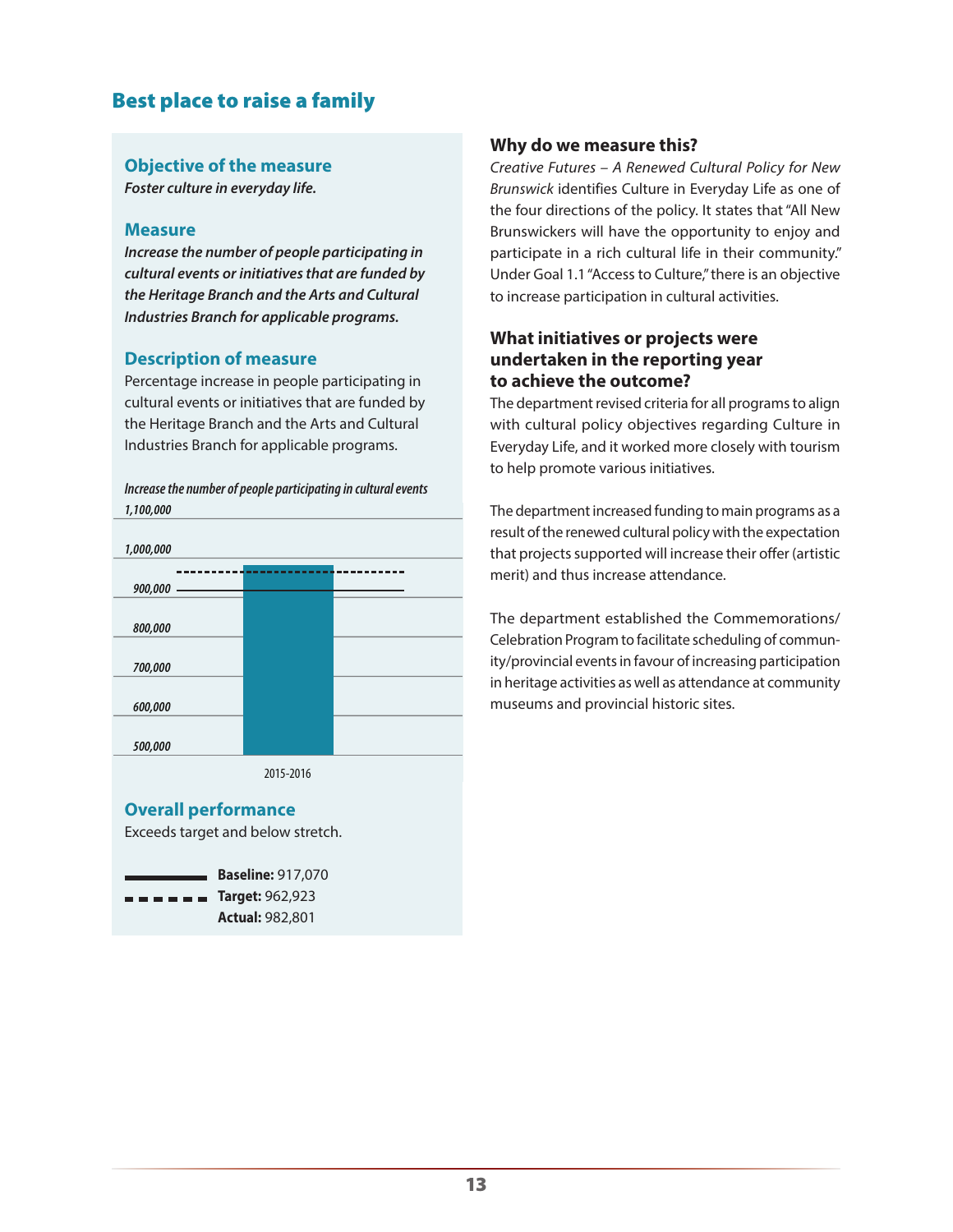# Best place to raise a family

#### **Objective of the measure**

*Attract more New Brunswick residents to provincial parks.*

#### **Measure**

*Increase the number of residents visiting New Brunswick parks and attractions.*

#### **Description of measure**

Participation levels at provincial parks are collected through camping permits and participation levels at attractions are collected through admissions.

#### *Increase the number of residents visiting New Brunswick parks and attractions*





#### **Why do we measure this?**

This is a measure of the effectiveness and efficiency of provincial parks and attractions programs in drawing residents and visitors alike to the province's natural and heritage resources.

#### **What initiatives or projects were undertaken in the reporting year to achieve the outcome?**

The department undertook partnership-and-program-management initiatives to increase participation in programs at provincial parks and attractions.

The department followed a combined radio, internet and social-media marketing strategy encouraging New Brunswickers to "unplug," get outside and get healthy at New Brunswick parks and attractions. In addition, the youth-led Get Outside! program delivered regular signature events and activities in parks for a third year.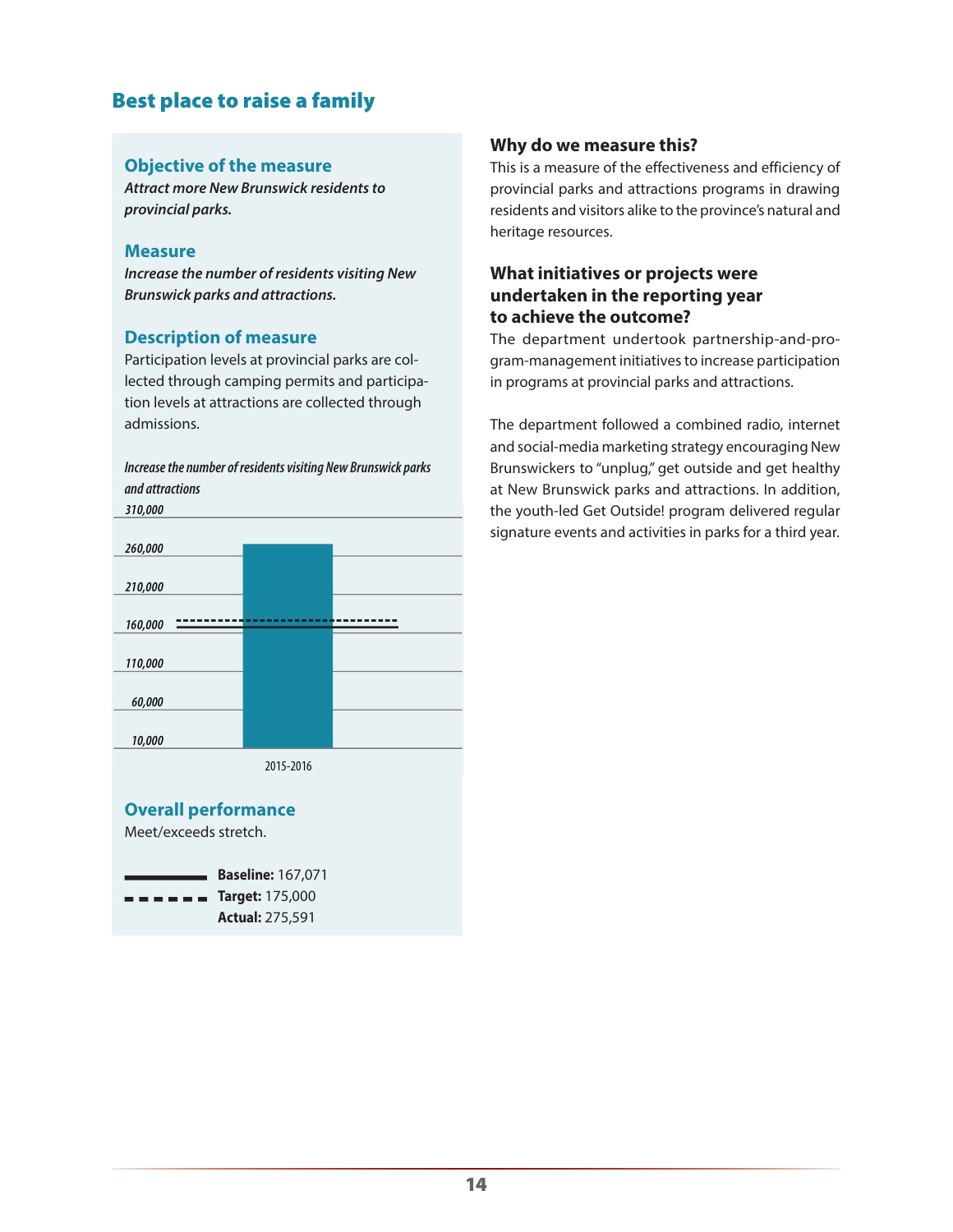### Best place to raise a family

#### **Objective of the measure**

*Foster participation in sport and recreation.*

#### **Measure**

*Increase the number of children and youth participating in sport/physical literacy programs with a focus on under-represented groups.* 

#### **Description of measure**

Support is available to clubs, community groups and associations to provide new opportunities for children and youth to participate in physical literacy and sport programming. Funding is provided to support the development of appropriately trained leaders and the start-up costs for the project including equipment, gym rental, honoraria, membership fees, insurance, etc. Special efforts are made to find partners to coordinate and develop programs targeting under-represented groups.

*Increase the number of children and youth participating in sport/ physical literacy programs with a focus on under-represented groups.* 



### **Overall performance**

Meets/exceeds stretch.



#### **Why do we measure this?**

As per our bilateral agreement with the Government of Canada, the department is required to produce an annual report. The report outlines Go NB's outcomes and results for the respective year's funding to ensure that it is meeting and/or exceed its objectives. These indicators include: investment amounts, participation numbers breakdown by gender and target group, the delivery mechanism and the approximate stage on the long-term athlete development model.

In order to gauge fully Go NB's impact on physical literacy and physical activity rates, specifically in under-represented populations, Go NB is continually tracking indicators that are not a bilateral-agreement requirement.

#### **What initiatives or projects were undertaken in the reporting year to achieve the outcome?**

Through Go NB's four priority areas: Physical Literacy (regional and provincial), Curriculum Development, Capacity Building and Para Equipment, with specific money allocated for under-represented groups, a total of \$134,000 was given to support 58 projects.

This funding helped support programming that reached 3,800 children regionally and 6,000 children provincially, trained roughly 500 coaches across the province and helped purchase specialized equipment for four provincial para programs. Overall, four projects were designated as para programs, which had a total 126 participants and trained more than 60 coaches. Two were designated as First Nations programs in which 60 youth participated.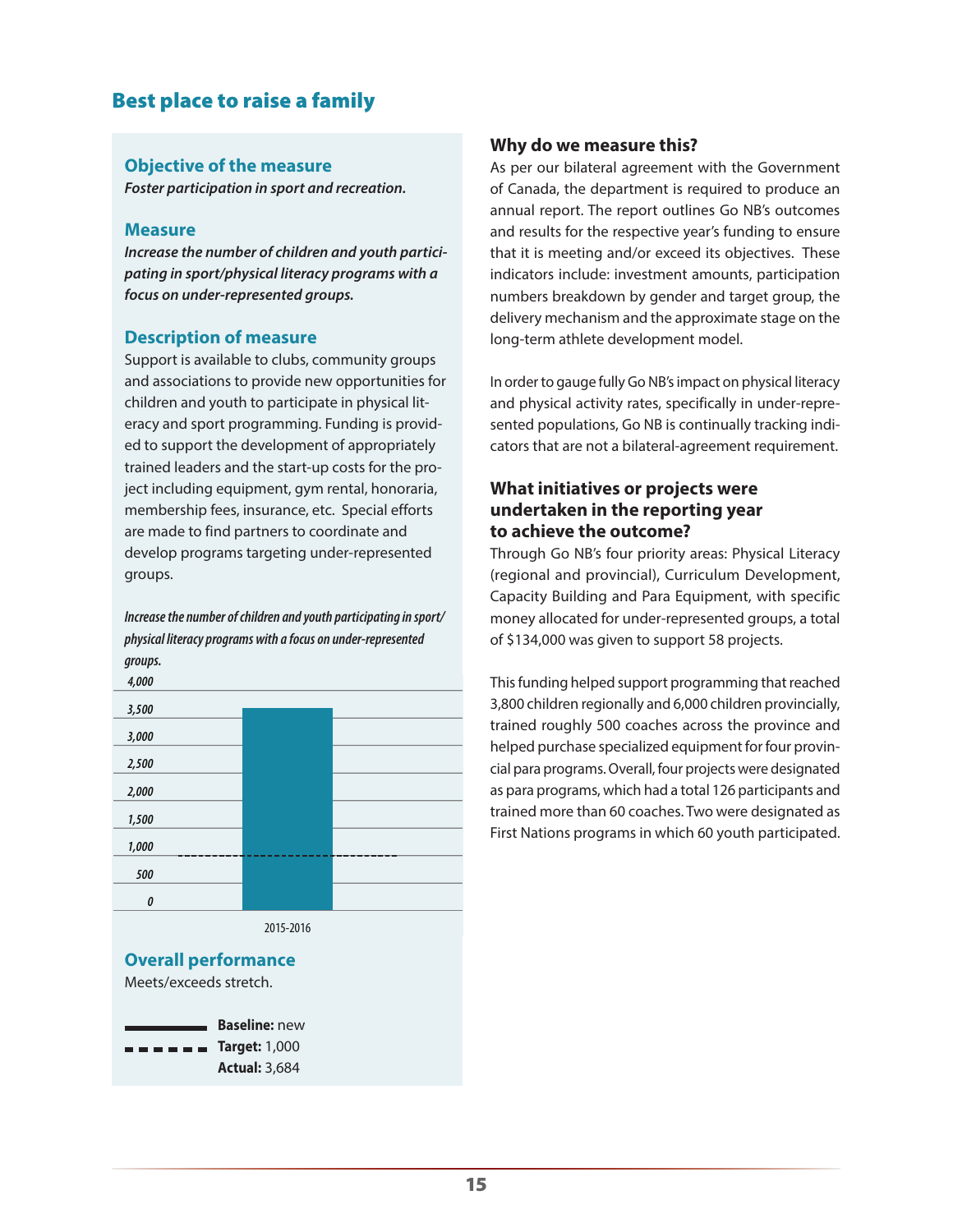### Smarter government

#### **Objective of the measure**

*Eliminate waste and duplication.*

#### **Measure**

*Improvement rate via continuous improvement.* 

#### **Description of measure**

This measure tracks the rate of continuous improvement efforts within the department. It is calculated as the total dollar value of continuous improvement efforts; for example, Lean Six Sigma projects and Waste Walks, divided by the department's ordinary budget. Dollars counted include improvements from projects measured in hard savings, cost avoidance, and revenue generated.

### *Improvement rate via continuous improvement*



#### **Overall performance**

Below base performance.

| <b>Baseline:</b> 1.5% in 2014-2015                                                      |  |  |
|-----------------------------------------------------------------------------------------|--|--|
| $\blacksquare$ $\blacksquare$ $\blacksquare$ $\blacksquare$ Target: 2% (\$1,050,000.00) |  |  |
| Actual: 0.99% (\$518,218.92)                                                            |  |  |

#### **Why do we measure this?**

Reducing costs and increasing revenues was a strategic priority, and measuring dollars generated by continuous improvement allowed the department to manage and grow the level of departmental improvement activity.

#### **What initiatives or projects were undertaken in the reporting year to achieve the outcome?**

- • Twelve Process Improvement projects were successfully completed (or in progress) realizing total improvement value of \$518,218.92. Larger projects are listed below, and the complete list is on page 21:
- • Reducing costs for Mactaquac Provincial Park operations;
- • Matching staff levels to visitor demand at visitor information centres;
- Increasing visitor interaction and engagement through social media.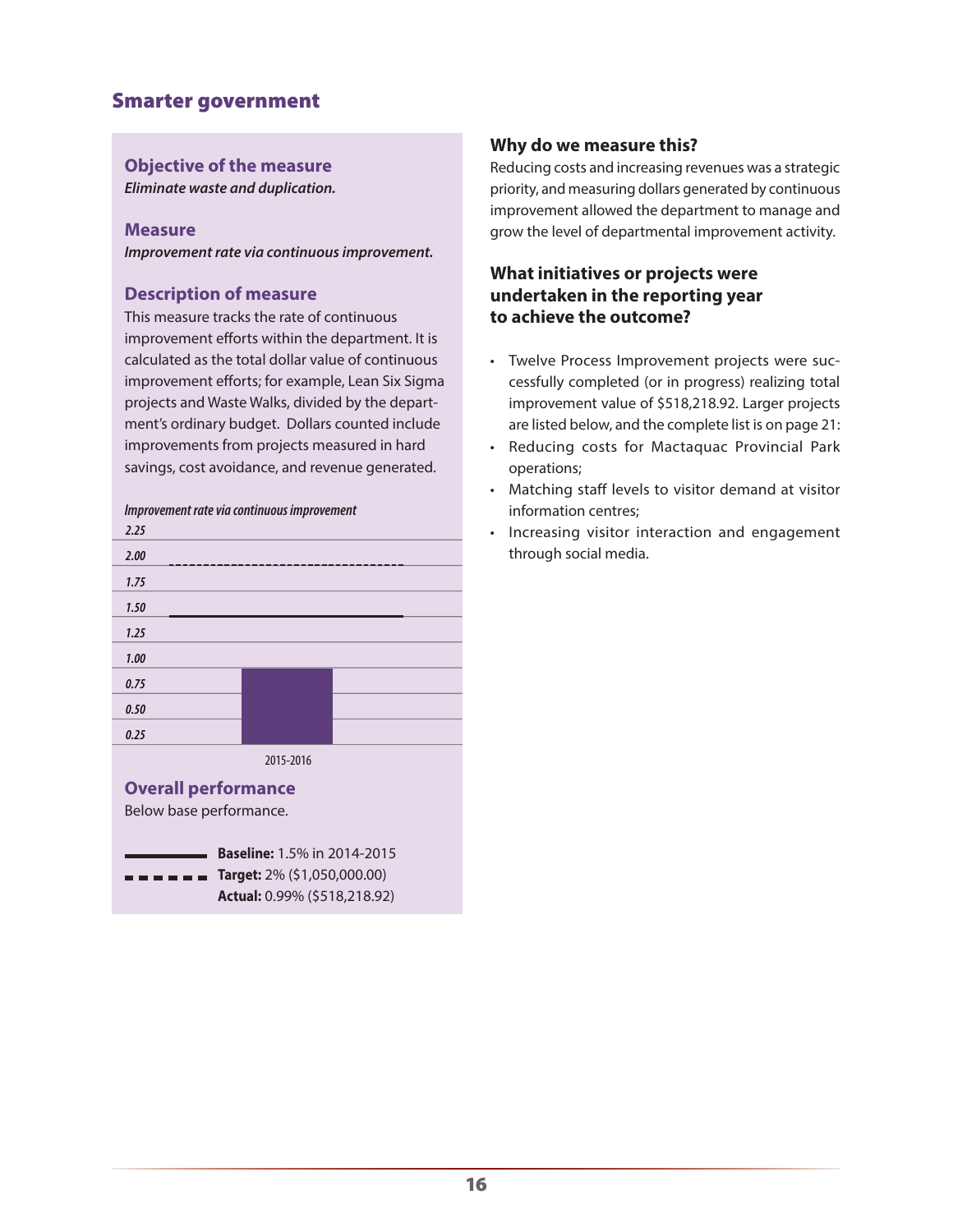### Smarter government

#### **Objective of the measure**

*Ensure transparency and accountability.*

#### **Measure**

*Percent of SOMIA actions on track.*

#### **Description of measure**

This measure describes the number initiatives/ actions/projects that were completed on time. The SOMIA is the document that lists all initiatives/actions/projects and their completion due dates. The Balanced Scorecard has measures associated with each strategic theme, which in turn have a number of initiatives and action plans in support of the achievement of these targets (captured in the SOMIA). All action plans have a due date by quarter. GNB departments and agencies report quarterly on the status of their action plans.

### *Percent of SOMIA actions on track*



**Actual:** 74%

#### **Why do we measure this?**

Initiatives/actions/projects are how the department implements improvement efforts. Completing projects on time is essential for achieving overall departmental goals.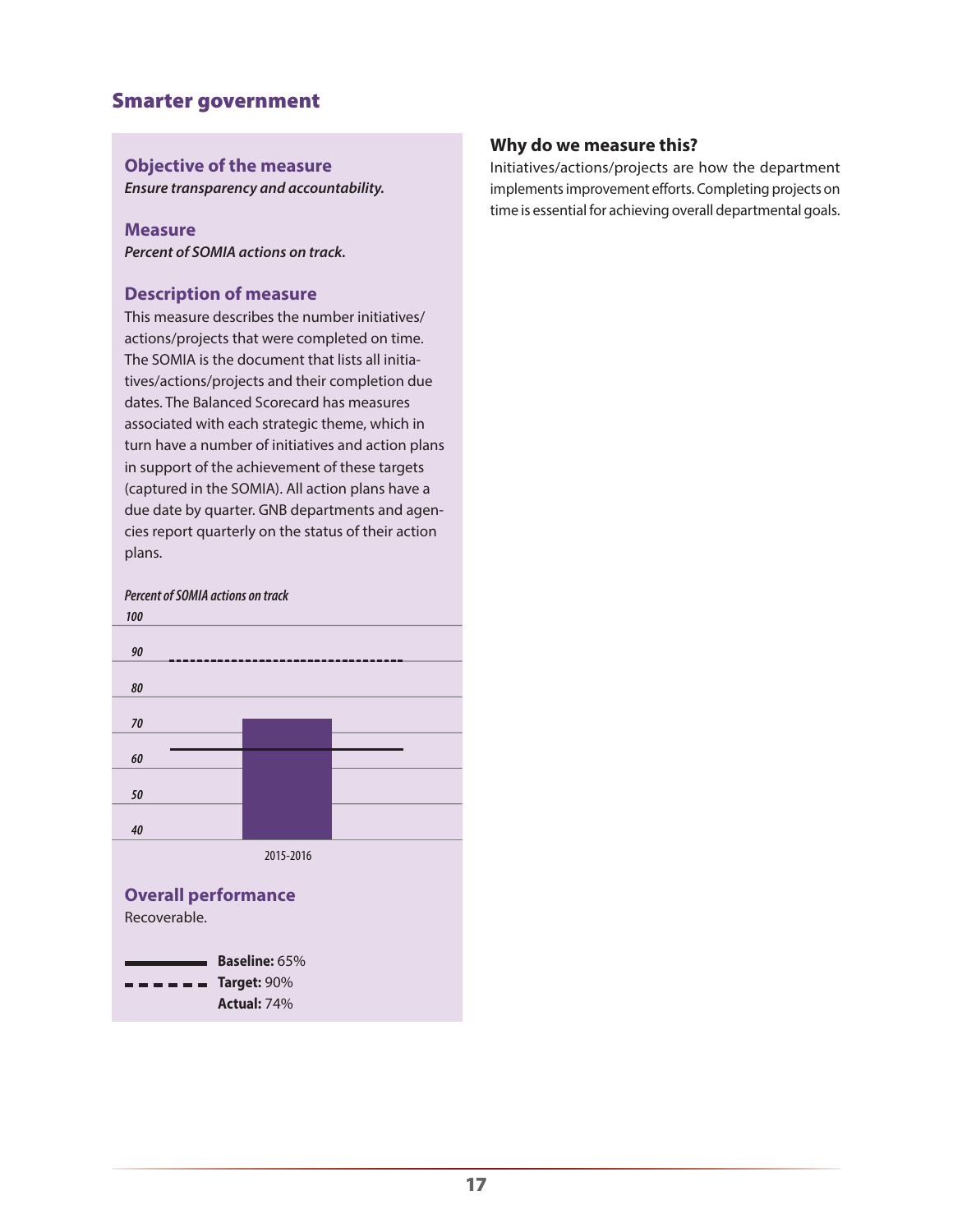# <span id="page-21-0"></span>Overview of departmental operations

The mandate of the Department of Tourism, Heritage and Culture is to foster economic growth and pride of place through the conservation, development and promotion of New Brunswick's natural, cultural and heritage resources.

In 2015-2016, the department employed 249 individuals on a full-time, casual or contract basis. The department employed 234 individuals in 2014-2015.

# High-level organizational chart

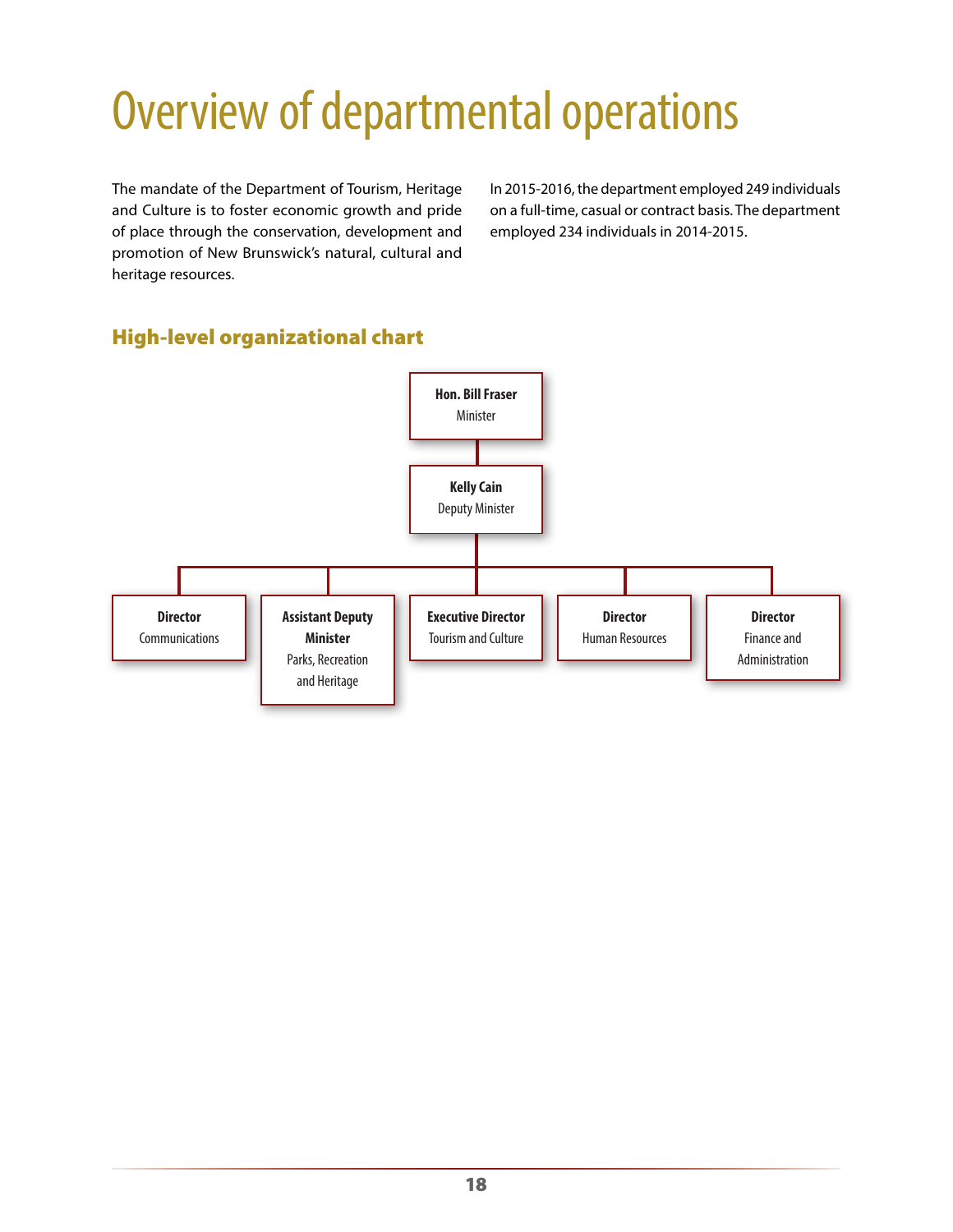# <span id="page-22-0"></span>Division overview and highlights

# Communications Branch

The **Communications Branch** is responsible for promoting the programs, policies and activities of the department through strategic communications planning and support.

The branch develops and implements communications plans; provides advice and support to the Minister and senior management team; handles all media-related activities; and plans announcements and news conferences.

The branch is responsible for preparing communications documents such as speeches, news releases and messages; coordinates the development and placement of advertisements, as required; and writes and designs web content.

The branch is also involved in planning public-awareness and public-consultation activities.

### Parks, Recreation and Heritage Division

The **Parks, Recreation and Heritage Division** consists of the Performance Excellence Branch, the Policy and Planning Branch, the Parks and Attractions Branch, the Sport and Recreation Branch and the Heritage Branch.

The **Performance Excellence Branch** is responsible for leading the development, implementation, progress monitoring and communication of the department's Strategy Map, Balanced Scorecard and SOMIA (a listing of strategic projects), maturing the culture of performance excellence and the application of the GNB Formal Management system within the department, as well as overseeing the Lean Six Sigma process-improvement team. The branch had three full-time staff, the alignment champion who lead the department's strategy activities, and two process improvement facilitators who lead the Lean Six Sigma projects, Waste Walks and other improvement activities.

#### **HIGHLIGHTS**

- *The Performance Excellence Branch successfully led and managed the department's strategy activities. This was the second year for the department using the GNB Formal Management system (Balanced Scorecard etc.), and the department continued to advance its skills on how to successfully implement this structured business improvement methodology.*
- *The branch facilitated 12 Process Improvement projects that saved or generated a total of \$518,000, and helped to foster a culture of continuous improvement across the department. The following is a list of projects that were completed and/or in progress in 2015-2016:*
	- • *reducing Mactaquac Provincial Park operations costs;*
	- • *increasing tourism-visitor social-media interactions;*
	- • *matching staffing levels to visitor demand in visitor information centres;*
	- • *reducing vehicle management costs;*
	- • *reducing telephone costs;*
	- • *increasing parks-visitor social-media interactions;*
	- • *reducing expenditures in active communities;*
	- • *reducing the cycle time to process culture grant applications;*
	- • *improving travel decisions and reducing costs;*
	- • *reducing staff effort in the Experience Collection development and sales process;*
	- • *aligning of the Sport and Recreation Branch; establishing vision metrics for strategic planning.*

#### **Key Performance Indicators (KPIs)**

- • Achieve greater than 85 per cent of Calendar of Commitments on track. The calendar of commitments is a list of about 20 actions and best practices that drive the GNB Formal Management system.
- • Improvement rate via continuous improvement.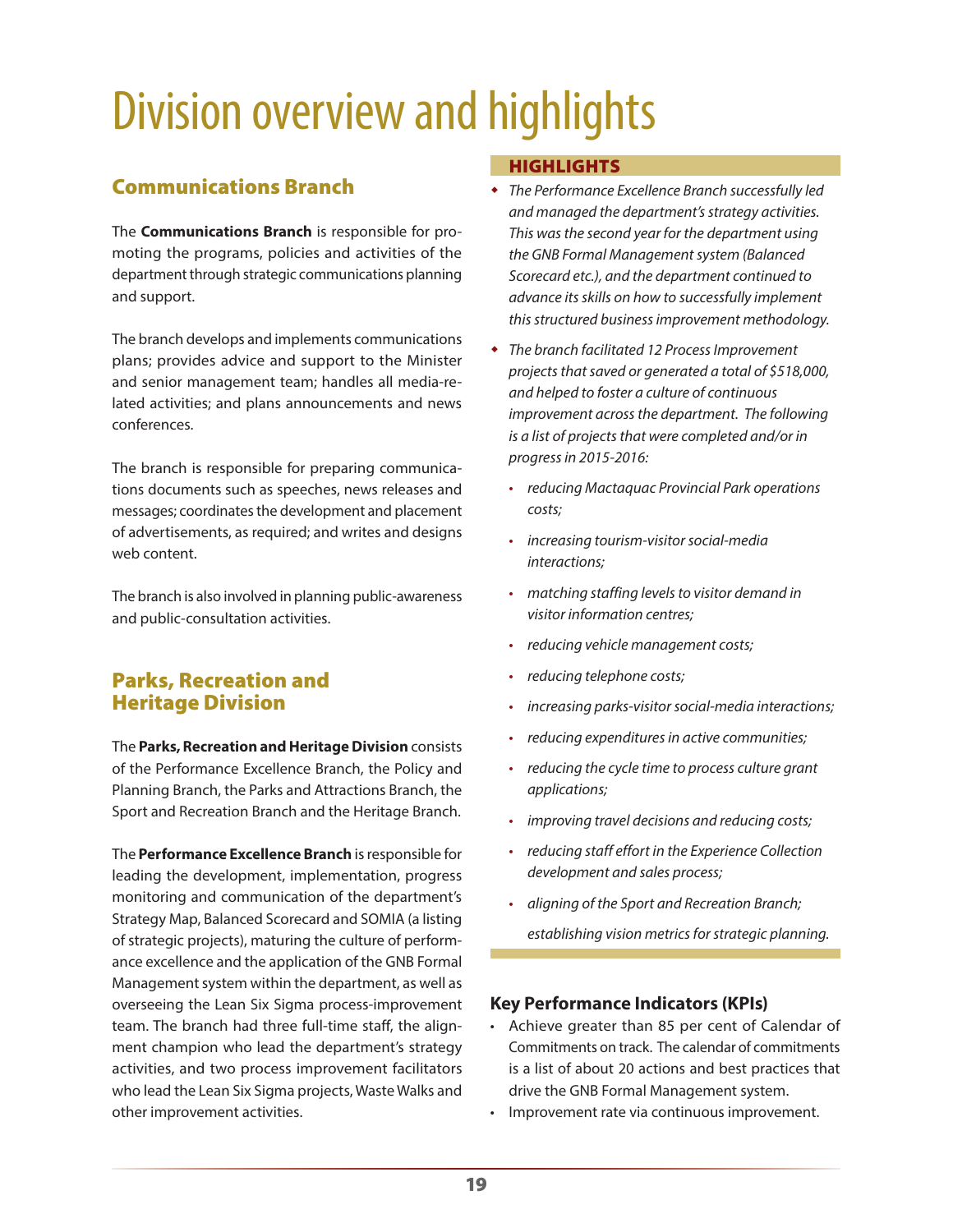The **Policy and Planning Branch** is responsible for providing expertise, analysis, evaluation and advice to the department's decision makers and others in the areas of policy, planning, program development, legislature coordination, agencies/boards/commissions, right-to-information coordination, and corporate website administration in support of achieving government priorities.

Staffing consists of a branch director, a manager of planning, two senior policy analysts, and five project officers.

#### **HIGHLIGHTS**

- *The policy unit's primary focus was to support the development and implementation of various initiatives resulting from the Strategic Program Review, in support of government's commitment to find measures to eliminate the deficit of the provincial government.*
- *The branch coordinated, reviewed documents and prepared responses for 54 requests under the Right to Information and Protection of Privacy Act, up from 41 in the previous year.*
- *Monthly and annual collection, reporting and analysis of New Brunswick tourism-sector indicators by the planning unit were posted at http:// www2.gnb.ca/content/gnb/en/departments/thc/ publications.html#ti.*
- *Within corporate-website administration, a major project was undertaken to integrate Sport, Recreation and Active Communities content after these branches moved to the department as well as to improve client access to departmental services in identified areas.*

#### **Key Performance Indicator (KPI)**

• As a corporate-support branch of the department, a client survey resulted in primarily "exceeds expectations" and also "meets expectations" responses regarding the quality of work/service provided by the branch.

The **Parks and Attractions Branch** acts as steward for 24 provincial parks and attractions and plays a significant role in supporting other tourism facilities that represent strategic economic value for GNB.

All provincial parks are dedicated to residents of the province, visitors and future generations to:

- • permanently protect ecosystems, biodiversity and the elements of natural and cultural heritage;
- • provide opportunities for recreational and outdoor educational activities to promote a healthy lifestyle;
- provide opportunities to increase knowledge and appreciation of the natural and cultural heritage of the province; and
- • offer a tourism product that enhances the province's image as a quality vacation destination.

#### **HIGHLIGHTS**

- *Strategic investments: The parks' Special Operating Agency allows several properties to directly re-invest earned revenues into their operations. At the Hopewell Rocks, strategic investment of retained profits allowed for a replacement of the main stairs to the beach.*
- *Modernization of guest services: Expansion of a pilot program to offer free public WiFi in provincial parks. WiFi access points were strategically located at the Parlee Beach Provincial Park campground. This service fulfils a long-standing customer request while respecting the natural and unplugged nature of parks.*
- *Best place to raise a family: Provincial parks and attractions consistently remain as the top pages visited on the Tourism New Brunswick website. Fans of the Provincial Parks' Facebook page grew to nearly 14,000 in 2015-2016, a 30-per-cent increase from the previous year. Provincial parks and attractions are integral to the provincial identity, foster pride of place among residents and serve as important ecological conservation areas for future generations.*

#### **Key Performance Indicators (KPIs)**

- • Increase the number of New Brunswick residents visiting New Brunswick parks and attractions.
	- » Baseline: 167,071
	- » Target: 175,000
	- » Actual: 275,591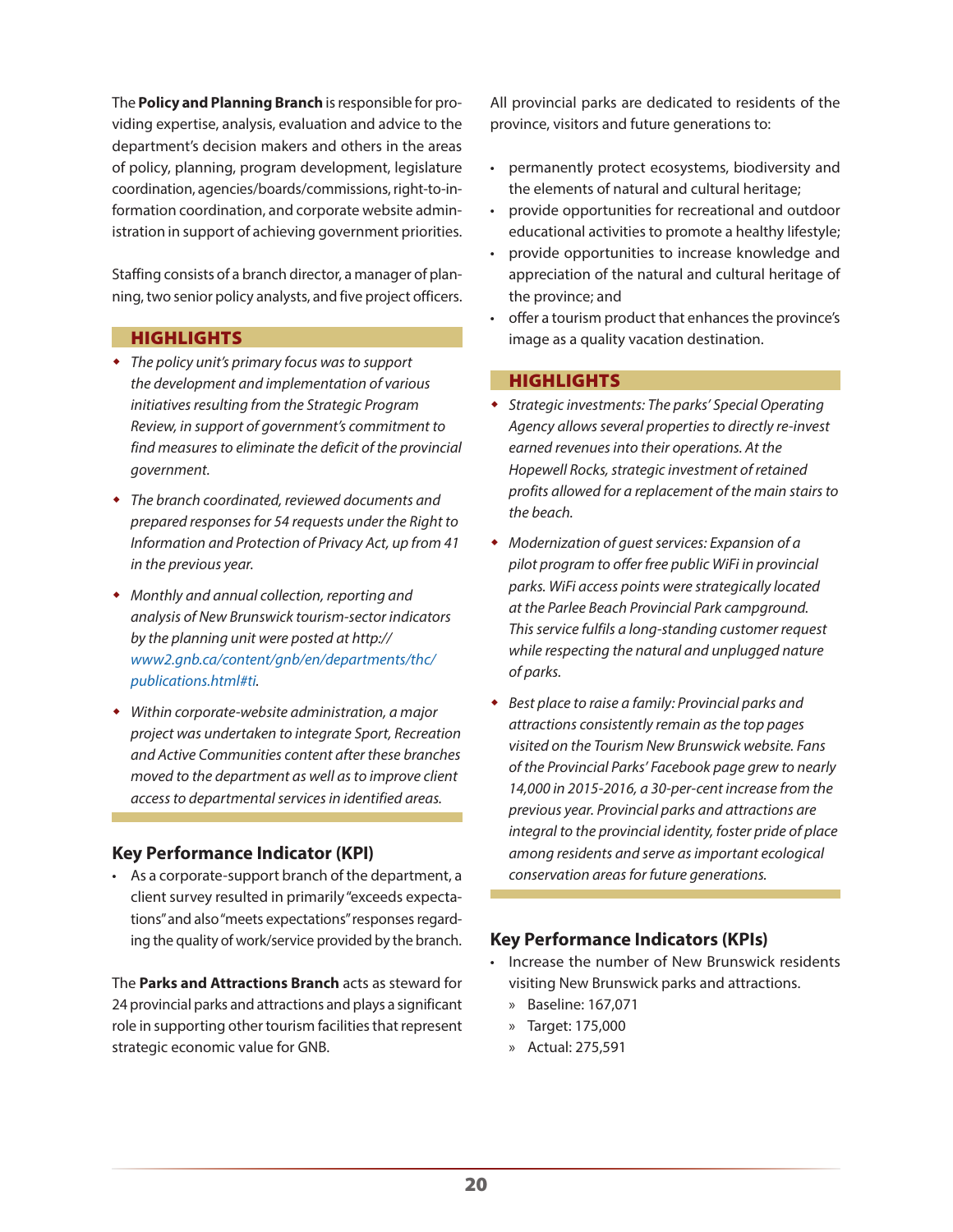- Increase in revenues from parks and attractions managed by the department (Special Operating Agency and regular revenues combined).
	- » Baseline: \$7.265 million
	- » Target: \$7.365 million
	- » Actual: \$7.71 million

The **Sport and Recreation Branch** provides strategic leadership and support to strengthen the sport and recreation system resulting in increased opportunities for active living to improve the wellbeing of all New Brunswickers.

The branch's objective is to increase sport, recreation and active living opportunities for all New Brunswickers to improve the wellbeing and the quality of life for all. A network of regional offices supports the delivery of community-based sport, recreation and physical activity programs and services.

The branch has identified a number of strategic goals that include:

- • Active Living: Sport for Life: To enhance active living through participation in physical recreation and sport throughout the life cycle.
- • Inclusion and Access: To improve inclusion and access to sport and recreation for populations that face participation constraints.
- • Supportive Environments: To assist with the development of supportive physical and social environments that encourage participation and help build strong and caring communities.

As of April 1, 2016, the Sport and Recreation Branch and the Active Communities Branch were merged into one branch, called the Sport and Recreation Branch. In 2015-2016, the Sport and Recreation Branch had 11 staff, including the director, two administrative staff, seven provincial consultants and the GoNB Program coordinator. The Active Communities Branch had 14 staff, including the director, five administrative staff and eight regional consultants.

#### **HIGHLIGHTS**

- *Formerly with the Department of Healthy and Inclusive Communities, the Sport and Recreation Branch and the Active Communities Branch became part of the Department of Tourism, Heritage and Culture on April 1, 2015.*
- *As part of a Process Improvement exercise to find efficiencies and better align programs and services, a project was undertaken to merge the Sport and Recreation Branch and Active Communities Branch, which took effect on April 1, 2016.*
- *The Sport and Recreation Branch, along with key partners and stakeholders, initiated a process to renew New Brunswick's Sport and Recreation Policy, established in 1994, with the goals of aligning it more closely with the Canadian Sport Policy and the Framework for Recreation in Canada in ways that reflect New Brunswick's current circumstances.*

### **Key Performance Indicators (KPIs)**

- Increase number of provincial sport organizations/ clubs that are better aligned with the Canada Sport for Life movement: Exceeded the stretch target. Fifteen provincial sport organizations have shown a marked improvement, with focused efforts on providing age-and-stage-appropriate programming for all participants.
- Increase number of children and youth participating in sport/physical literacy programs with a focus on under-represented groups: Exceeded the stretch target. Funding through the GoNB sport participation bilateral agreement helped support programming that reached about 3,800 children regionally and 6,000 children provincially, and trained roughly 500 coaches across the province.
- Increase the number of regional Long-term Athlete Development projects: Exceeded stretch target by 32 projects. In total, there were 76 through regional profile grants and 25 through GoNB grants.
- • Increase the percentage of First Nations communities accessing recreation funding: Improvement over last year. In total, nine First Nations were supported through a regional grant.

The **Heritage Branch** coordinates and supports activities designed to promote heritage awareness, and to conserve heritage resources. As part of its coordination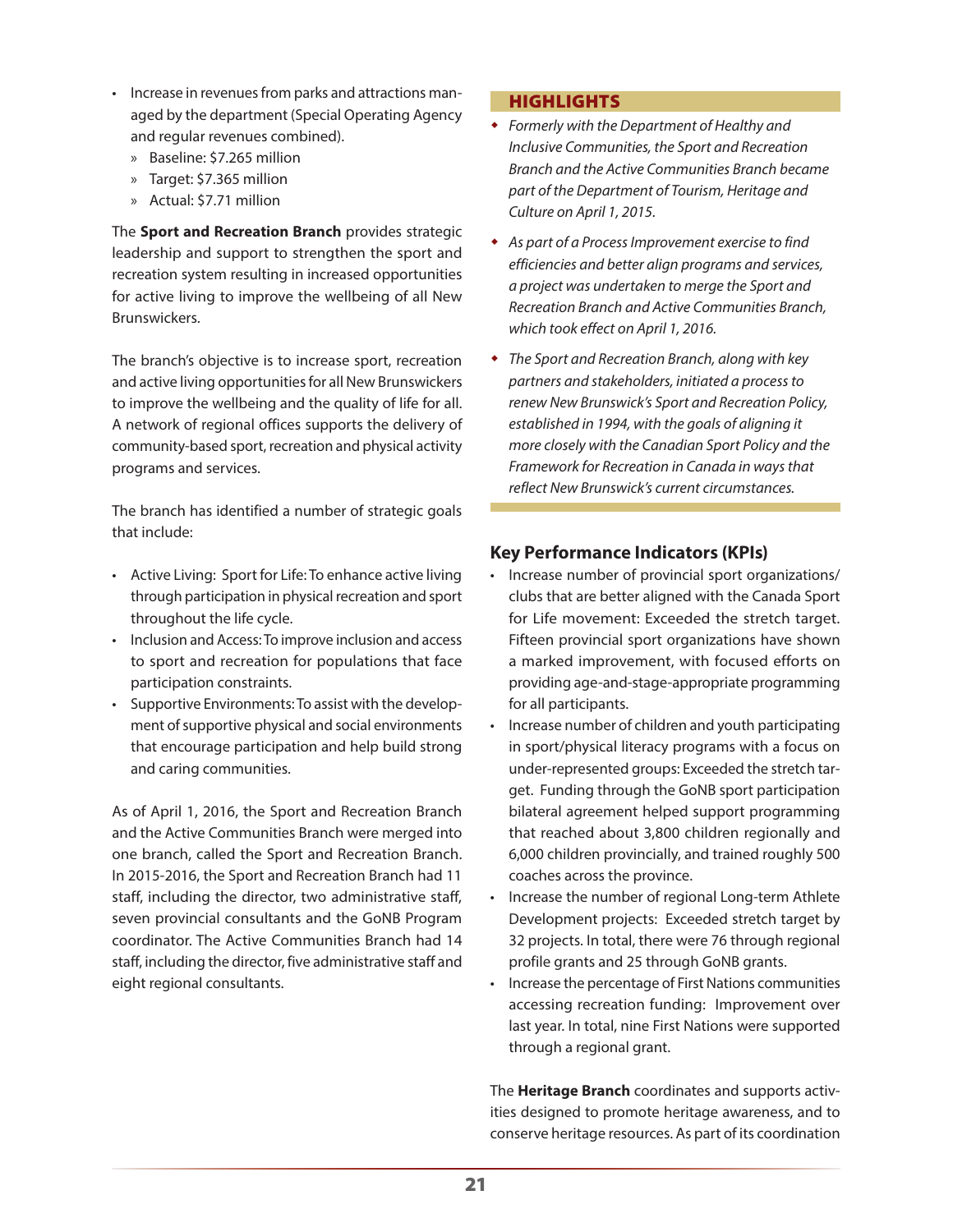role, the branch provides financial assistance, heritage planning and leadership to the province's archaeological, aboriginal, heritage and museum communities. The branch also administers the *Heritage Conservation Act* and the provincial Toponymy Program.

During 2015-2016, the branch participated in the implementation of *Creative Futures: A renewed Cultural Policy for New Brunswick*.

#### **HIGHLIGHTS**

- *Through the Built-Heritage Program, the branch participated in 15 built-heritage rehabilitation projects on important community heritage places.*
- *Through the Community Cultural Places Program, the branch participated in eight projects that are creating or enhancing community cultural venues.*
- *Action items mandated in the renewed cultural policy continued to be advanced.*
- *Provision of expert advice and financial assistance was provided to the museum community, historical societies and key cultural institutions.*
- *The Department of Post-Secondary Education, Training and Labour allocated 50 student positions to the branch under the Priority Employment Projects component of the Student Employment and Experience Development Program. The Museum Services Unit covered 14 additional positions. The students hired under this program are able to perfect their knowledge of New Brunswick history and their development of life skills including research, creativity, writing and application of technology. In contact with the public, they also improve their linguistic abilities and develop communication skills.*
- *The transfer of the administration of operating agreements for provincial historic sites, including Sheriff Andrews House, Ministers Island, Doak House, MacDonald Farm and Bonar Law Common to the Parks and Attractions Branch was completed.*
- *The branch screened public or private projects for potential impact to archaeological resources and provided expertise for impact studies conducted under the New Brunswick Environmental Impact Assessment (EIA) Regulation, the Canadian Environmental Assessment Act and other regulatory review processes.*
- *One-hundred eighty-two permits for archaeological field research under the Heritage Conservation Act were issued.*
- *Forty-two new archaeological sites were added to the provincial inventory.*
- *The branch administered the New Brunswick Archaeological Predictive Model, a tool to help government, industry and developers avoid costly interactions with heritage resources.*
- *Through a third-party contractor, the archaeological assessment for the proposed Sisson Mine project was administered and completed.*
- *In partnership with the Department of Post-Secondary Education, Training and Labour and the province's community college system, an Archaeological Technician Level 1 Training Course, primarily for First Nations people, was begun. Completed early in 2016-2017, the course is creating capacity in First Nations communities to participate in archaeological assessments for resource projects in the province, as well as providing opportunities for First Nations people to be involved in the discovery, interpretation and conservation of their heritage.*
- *The branch continued to work with the Maliseet Advisory Committee on Archaeology and the Mi'kmaq Indigenous Cultural Management Advisory Committee on matters relating to archaeological impact assessment and archaeological research.*
- *A partnership with the Department of Transportation and Infrastructure to look after impact assessments for highway improvement projects was continued.*
- *The branch coordinated Heritage Week 2016 under the theme Leadership and Legacy – Les legs de leadership and the provincial Heritage Fair program, which included planning for 144 school-based fairs and 12 regional heritage fairs culminating in the Provincial Heritage Fair Showcase. Ninety-three per cent of students in those schools participated in the heritage fairs.*

The **Toponymy Services Unit** administered matters pertaining to the naming of places and geographic features within the province.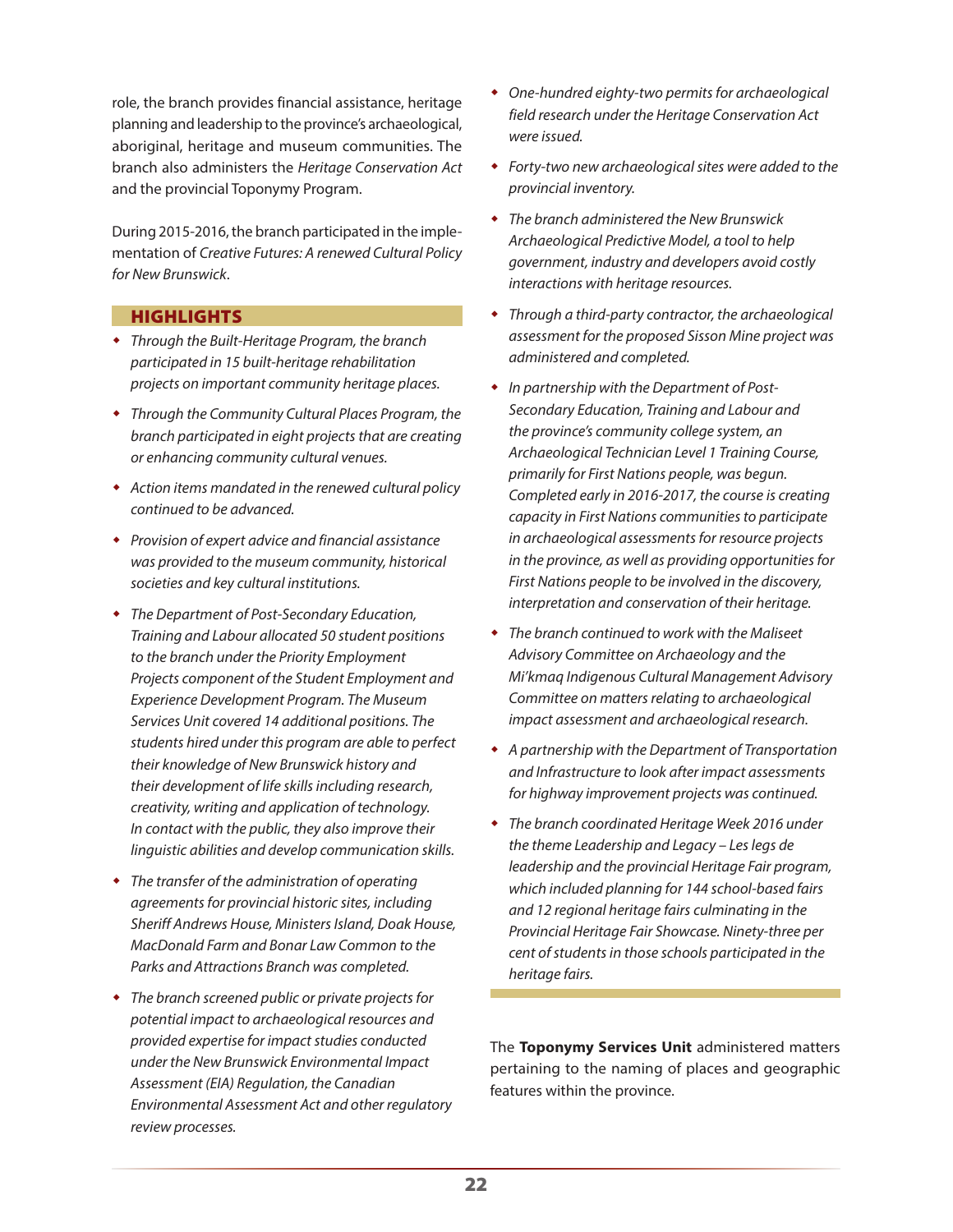# Tourism and Culture Division

The **Tourism and Culture Division** consists of the Marketing and Visitor Information Branch, the Sales, Media and Visitor Experience Branch and the Arts and Cultural Industries Branch.

The **Marketing and Visitor Information Branch** consists of 18 staff, including those located at the Tourism Communication Centre in Campbellton. In the summer, the branch also includes the supervisors and staff at the seven provincial visitor information centres. The branch is responsible for the development, implementation and evaluation of various marketing campaigns including multiple forms of social media. The branch creates and distributes 350,000 travel publications and creates and maintains the tourism consumer website to build a reputation for the province as a year-round tourism destination. The branch is responsible for the definition and nurturing of a New Brunswick tourism "brand" that clearly articulates what is expected from New Brunswick as a vacation destination and drives incremental revenue to the provincial government.

#### **HIGHLIGHTS**

- *The department launched a responsive website, which enables visitors to access destination information on any device they wish (mobile, laptop, tablet, etc.).*
- *Capitalizing on the United States exchange rate, the government invested an additional \$200,000 in tourism marketing and the department created an online campaign targeting Quebec residents considering a U.S. beach vacation, profiling the value of a New Brunswick beach vacation in comparison to the American market. This resulted in a 50-per-cent increase in visits from Quebec residents to the tourism website.*
- *The department produced 350,000 travel guides for the 2016 season, and for the second time, it created an interactive version online.*
- *The department undertook a project to review staffing numbers at each provincial visitor information centre and adjusted staffing levels to be more efficient with the use of departmental budget.*
- *The department delivered integrated campaigns in the summer and winter, attracting visitors from Ontario, Quebec, the Maritimes and the United states.*
- *The department began work to overhaul the online system used by the tourism industry to provide information to and purchase opportunities from the department. The Tourism Operator Portal (formerly Tourism Self-Serve) will provide a one-stop shop for the tourism industry, providing a simple to use interface to communicate with the department.*

The **Sales, Media and Visitor Experience Branch** is primarily responsible for the development and implementation of a results-driven, integrated marketing and sales approach in our core national and international markets. In addition, staff works with the tourism industry in New Brunswick to foster the development of market-ready tourism products and experiences.

The branch has a focus on building business-to-business relationships with travel companies, travel influencers, and media outlets to leverage marketing and sales opportunities resulting in visitation and business for New Brunswick's tourism sector.

The **Trade Sales and Partnerships Unit** is responsible for positioning and promoting New Brunswick as a tourism destination through travel-trade channels (travel and transportation companies, airline carriers, travel agents and online operators) in Canada, the United States, France, the United Kingdom, Germany and China. The unit ensures that New Brunswick travel products and experiences are profiled in various travel companies marketing campaigns.

The **Media Relations Unit** is responsible for engaging media outlets and journalists (editors, broadcasters, freelancers, online and print), resulting in media coverage, increasing the profile of New Brunswick and ultimately encouraging visits to New Brunswick from target markets.

**Visitor Experience** is responsible for providing regionally based tourism-product-development expertise and support to the New Brunswick tourism industry, by working with stakeholders in the development of year- round, consumer and/or export-ready (Travel Trade) tourism products/experiences.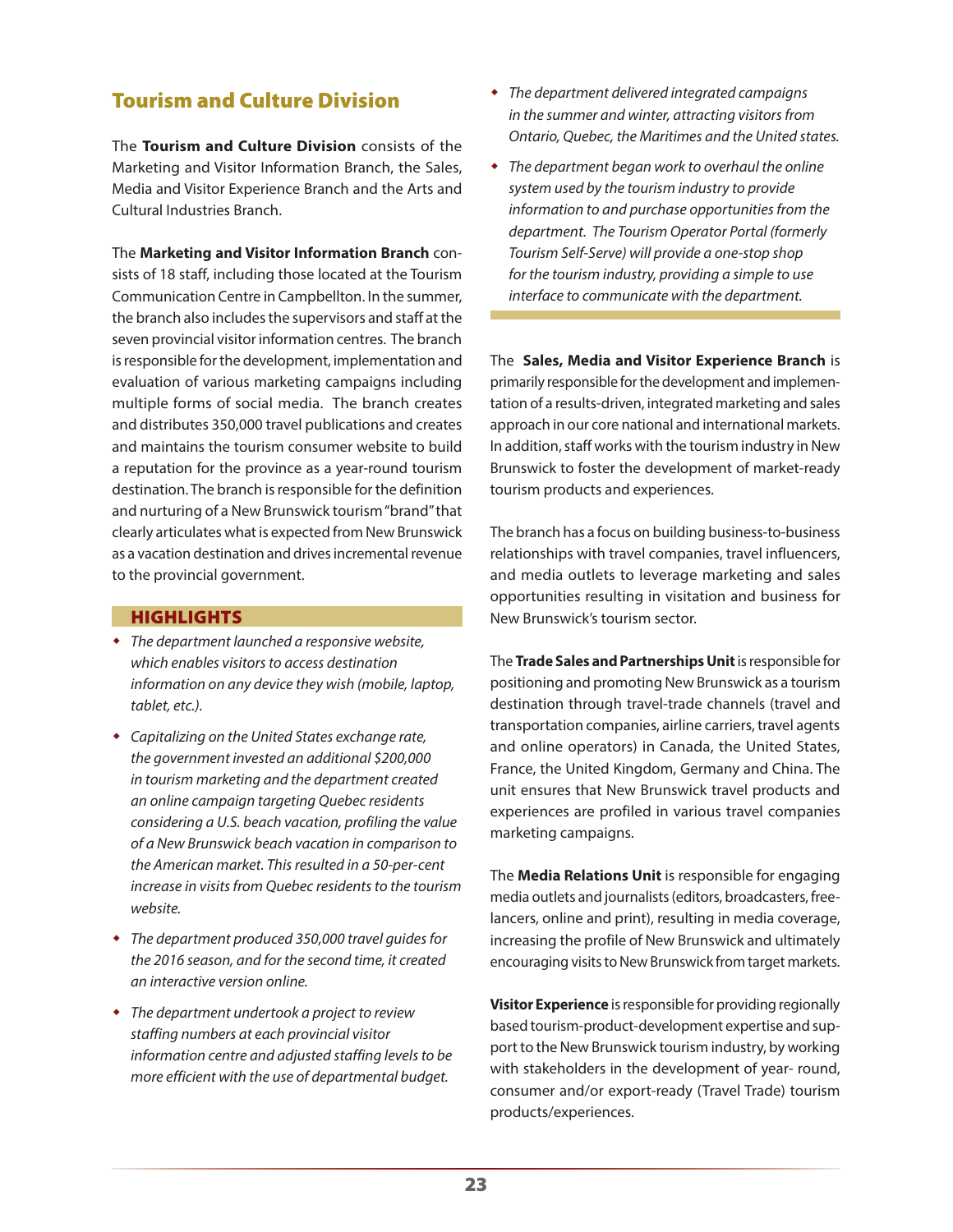#### **HIGHLIGHTS**

Trade Sales and Partnerships:

- *The Pan-Atlantic/Atlantic Canada Opportunities Agency (ACOA) partnership agreement targeting the China market was signed and an integrated marketing and sales program is under development.*
- *A pilot marketing campaign with Destination Canada targeting the German market was completed and analysis will be completed in the fall of 2016.*
- *A sampling of travel companies the department partnered with reported more than 15,000 room nights to New Brunswick in 2015.*

#### **Key Performance Indicators (KPIs)**

- • About \$15.2 million for additional marketing and sales activities was leveraged by partnering with key travel companies/tourism-related organizations in North American and overseas markets.
- • Seventy-two travel influencers were hosted in New Brunswick on familiarization tours (FAMS).
- • Destination training was provided to 1,155 travel professionals from national and international markets.
- • More than \$10.2 million in editorial coverage (advertising value) and \$1 billion in circulation/ impressions was generated featuring New Brunswick as a travel destination (magazines, newspaper, online, TV and radio).
- • One-hundred seventy travel journalists were hosted on customized media tours within the province.
- • The branch worked with tourism-industry operators in the development of 17 "new" experiences for a total of 101 experiences for 2016.
- • Destination Canada featured 11 of the New Brunswick Experience Collection as Canadian Signature Experiences.
- • Five communities participated in the Strategic Tourism Expansion Program (STEP).

The **Arts and Cultural Industries Branch** is responsible for facilitating community cultural development and the economic development of New Brunswick's cultural industries; providing advisory services, financial assistance and technical services for arts organizations, associations, community groups and cultural industries (film, television and new media, music and sound recording, book and periodical publishing, visual arts and fine craft); managing the New Brunswick Art Bank; and working collaboratively with the New Brunswick Arts Board to ensure that the programs of both organizations are conducive to the advancement of the arts in New Brunswick.

#### **HIGHLIGHTS**

- *The department provided more than \$4.7 million in grants to more than 400 recipients through the Community Arts and Culture Development program, Operational Support to Arts Organizations program and the Development of the Cultural Industries.*
- *The Music Industry program was revised for the 2015- 2016 fiscal year to make it more relevant to the music sector by applying principles outlined in the Cultural Industries Strategy and in consultation with industry stakeholders.*
- *The film-and-video-production industry in New Brunswick leverages considerable external investment. During the past three years, \$35.9 million in external funding was brought in to finance New Brunswick-based productions. More than \$21 million of that funding was spent in the province.*
- *Through a partnership with the Department of Education and Early Childhood Development and the New Brunswick Art Bank, two exhibitions of artworks toured as VanGO! and La Grande visite to 12 anglophone and 12 francophone schools.*
- *Federal/Provincial/Territorial Ministers of Culture: In July 2015, the Minister of Tourism, Heritage and Culture hosted his ministerial colleagues responsible for culture from the Federal, Provincial and Territorial governments in Saint Andrews.*
- *The department signed a four-year contribution agreement with Canadian Heritage to enhance the francophone component of the Touring and Presenting Program. The agreement, worth \$1 million over four years, will help the program have a greater impact in both linguistic communities.*
- *Work on a cultural industries strategy continues, the goal of which is to prioritize investments as they relate to supporting the growth and export of the music, fine craft and digital media industries.*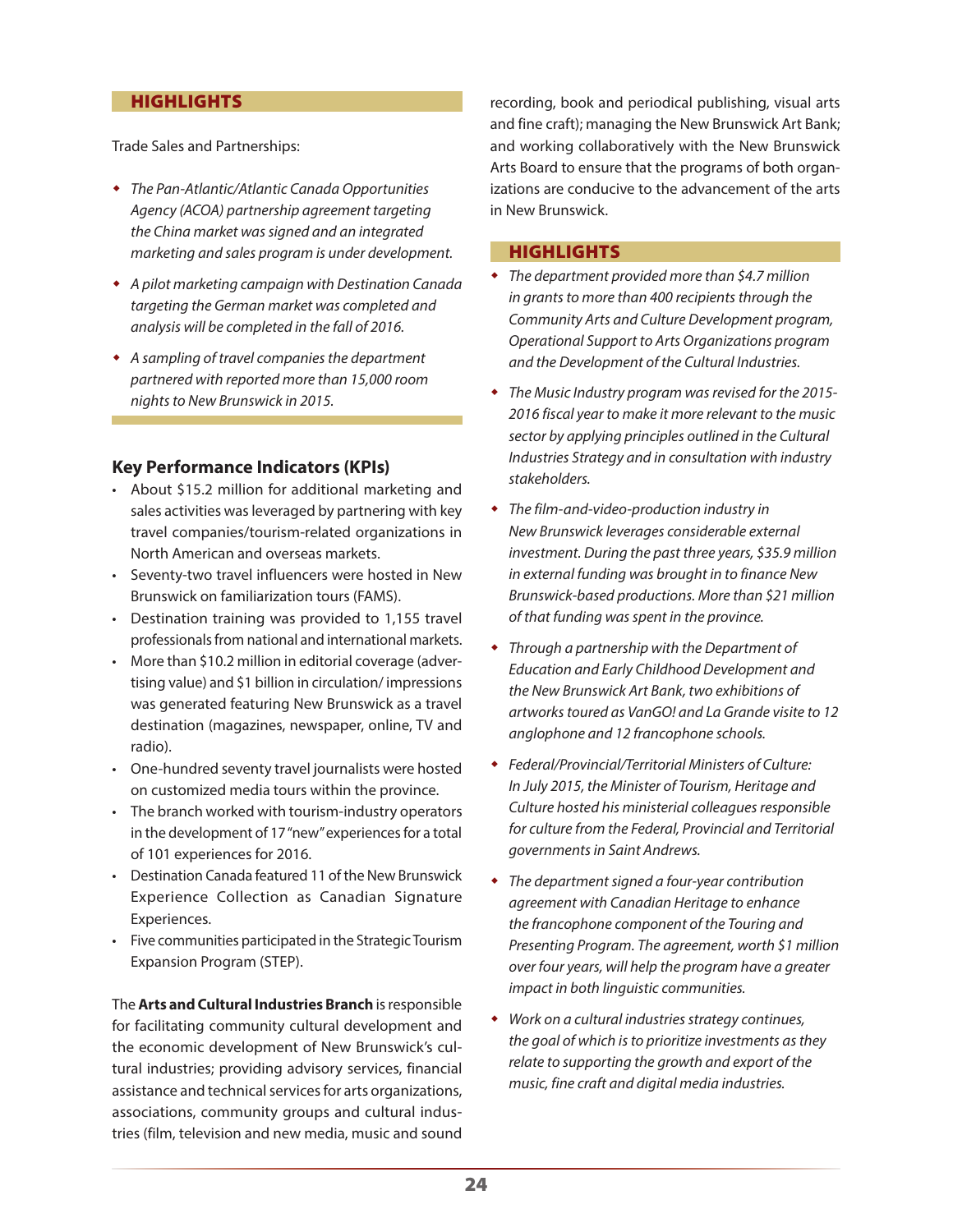- *The branch conducted four juried programs. The following were members of the juries:*
	- • *Jeff Liberty,*
	- • *Carol Doucet,*
	- • *Chantal Caissie,*
	- • *Graeme Walker,*
	- • *Mario Doucette,*
	- • *Russell Kelley,*
	- • *Marie-Paule Thériault,*
	- • *Sara Brideau,*
	- • *Claude Le Bouthillier,*
	- • *David Caron,*
	- • *Ned Bear,*
	- • *Jean-Denis Boudreau,*
	- • *Michael McEwing,*
	- • *Elisabeth Marier, and*
	- *Jean Rooney.*

#### **Key Performance Indicators (KPIs)**

- • Percent of grant applications processed to meet the new 30-day (non-juried) and 60-day (juried) targets:
	- » Target: 85%
	- » Outcome: 83%
- Percent increase in people participating in cultural events:
	- » Target: 5% increase
	- » Outcome: 7% increase

### Human Resources Branch

The **Human Resources Branch** is composed of a director, two consultants and one employment coordinator. The branch provides planning, leadership, direction and support in the area of human-resources management to the department.

The branch is responsible for delivering support to managers and employees in the following areas; workforce planning, workplace health, safety and wellness, human-resource policy development and implementation, program development and management, human-resource best practices, employee learning and development, conflict resolution, staffing and recruitment, job evaluation and classification and employee-and-labour relations.

#### **HIGHLIGHTS**

- *The departmental Health and Safety program was implemented across the province in 2015. This program ensures employees recognize the importance of ensuring a positive safety culture by promoting a proactive, planned and sustained approach to health and safety.*
- *The branch presented performance management training to all managers on the enhanced Performance Agreement template. This standardized tool assists managers in planning work instructions, setting SMART goals, identifying training and managing performance and attendance of employees through positive discussion and feedback.*
- *Two employees in the department were seconded part-time to the Department of Human Resources as subject-matter experts to support the Centralization of Human Resources Project.*

#### **Key Performance Indicators (KPIs)**

- • Attrition Initiative
	- » The branch reviewed how it provides programs and services which resulted in meeting the stretch target of reducing the size of the department by four positions in fiscal 2015-2016.
	- » Target: 3.67 positions
	- » Stretch target: 4.03 positions
	- » Actual: 4.00 positions
- • Sick Leave Initiative
	- » The branch worked closely with employees to reduce preventable absences and provide support to those experiencing difficulties with regular attendance in an effort to have a healthy and productive workforce. This allowed the department to meet the target of reducing the number of sick leave days used by employees in fiscal 2015-2016.
	- » Target: 1483 days
	- » Stretch target: 1335
	- » Actual: 1416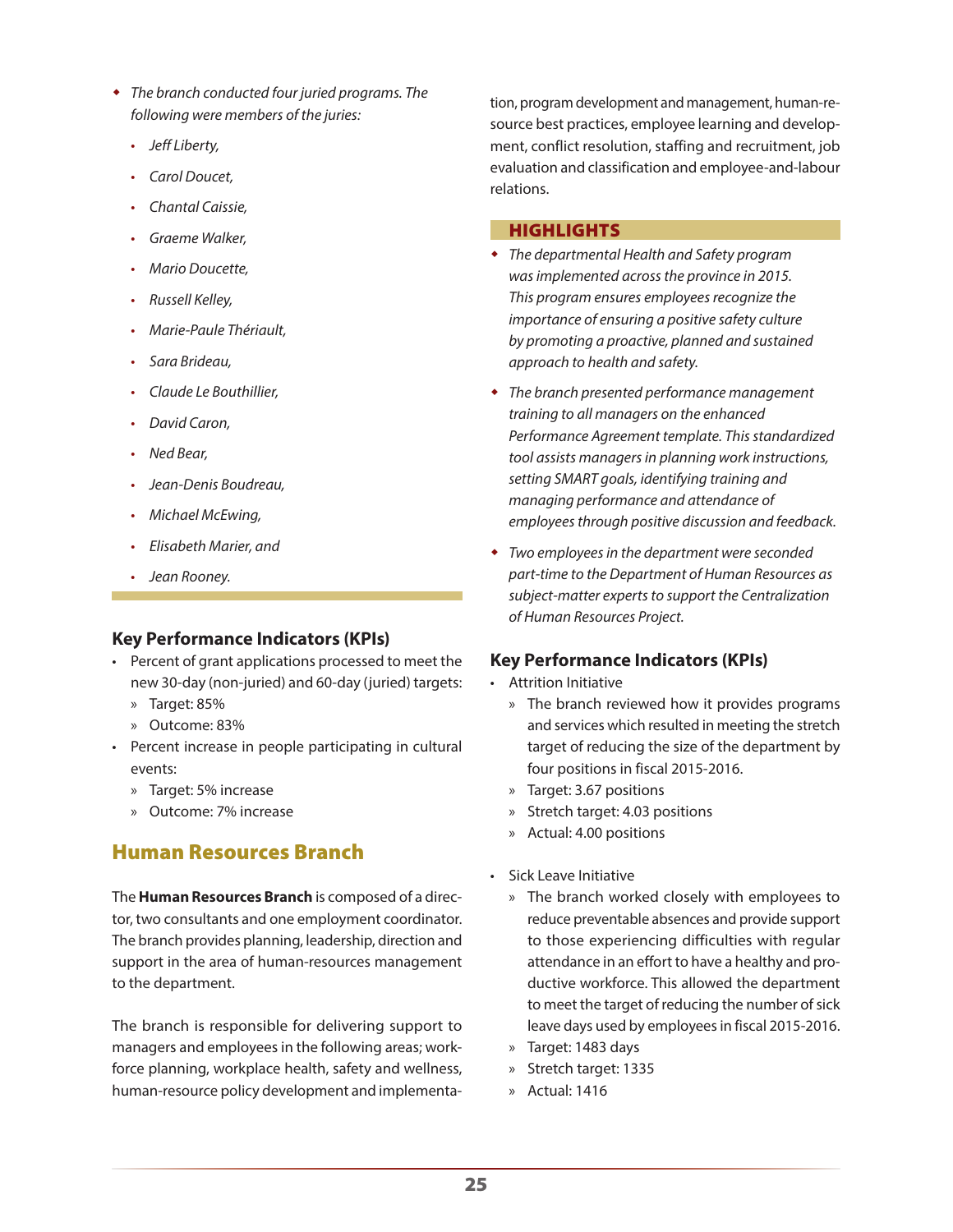- • Performance reviews
	- » The branch commits to providing employees with formal feedback through the yearly performance review and exceeded the target of the percentage of performance reviews completed in fiscal 2015-2016.
	- » Target: 90%
	- » Stretch target: 100%
	- » Actual: 97%

# Finance and Administration Branch

The **Finance and Administration Branch** delivers the department's budgetary, accounting and internal audit functions. Its mandate is to ensure departmental financial compliance of various acts, regulations and other established financial guidelines; to coordinate and administer the financial operations of the department and to provide timely and accurate financial reports and projections; to co-ordinate the annual budget process; to liaise with central agencies in all financial matters and to provide the Deputy Minister and senior staff with support services in the areas of financial analysis and advice. The branch also provides departmental support services in the areas of procurement, administration and facilities management.

#### **HIGHLIGHTS**

- *Telecommunication requirements were reviewed within the department and lines were eliminated, where appropriate, resulting in savings to the department.*
- *The branch supported management in ensuring the department delivered services and initiatives while managing budget.*

### Information Management and Technology Unit

The **Information Management and Technology Unit** provides corporate support and consulting services in technology solutions delivery, and records-and-information management. The unit is also responsible for Information Assurance and Risk Management, ensuring compliance with the Government Information Systems Security Policy.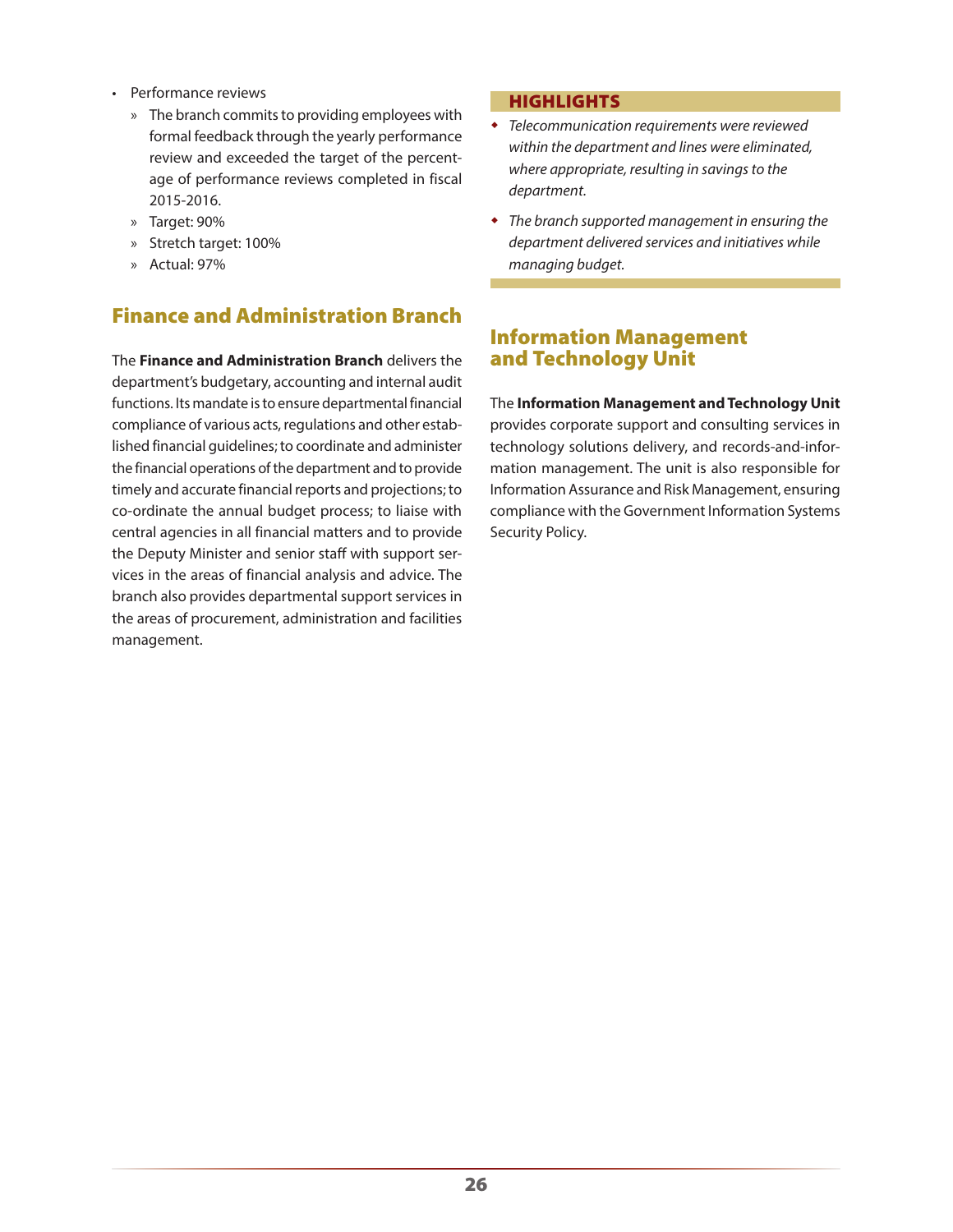# <span id="page-30-0"></span>Financial information

### **Table 1: Ordinary Expenditure Status Report by Program Component Fiscal Year Ending March 31, 2016 (\$ 000s) Ordinary Program Final Budget Actual Variance (Under) Over Administration** Administration (149.2) 2,680.1 2,680.1 2,530.9 (149.2) **Sports and Active Communities** Sports and Recreation 6.0 (236.0) 4,844.4 (236.0) 4,844.4 (236.0) Active Communities 2,154.3 2,311.5 2,311.5 2,311.5 2,54.3 **Culture** Arts and Cultural Industries extending the state of the state of the state of the state of the state of the state of the state of the state of the state of the state of the state of the state of the state of the state of t Heritage 8,852.4 8,953.3 100.9 **Tourism and Parks** Marketing and Visitor Information (335.1) 8,438.1 8,103.0 (335.1) 8,103.0 Sales, Media and Visitor Experience 168.7 (68.7) 3,834.1 3,765.4 (68.7) Parks and Attractions **14,021.0** 14,021.0 **14,454.3 14,454.3 14,454.3 14,454.3 14,454.3 14,454.3 14,454.3 14,454.3 14,454.3 14,454.3 14,454.3 14,454.3 14,454.3 14,454.3 14,454.3 14 Total Ordinary Expenditures 54,666.0 54,578.3 (87.7)**

**Table 2: Special Purpose Accounts Expenditure Status Report by Program Fiscal Year Ending March 31, 2016 (\$ 000's)**

| $1.5$ and $1.6$ and $2.1$ and $3.1$ and $1.7$ and $1.7$ and $1.7$ and $1.7$ and $1.7$ and $1.7$ and $1.7$ and $1.7$ and $1.7$ and $1.7$ and $1.7$ and $1.7$ and $1.7$ and $1.7$ and $1.7$ and $1.7$ and $1.7$ and $1.7$ and |                          |                      |                       |                          |                        |        |
|-----------------------------------------------------------------------------------------------------------------------------------------------------------------------------------------------------------------------------|--------------------------|----------------------|-----------------------|--------------------------|------------------------|--------|
|                                                                                                                                                                                                                             |                          | <b>Viscount</b>      |                       |                          | <b>Sports</b>          |        |
|                                                                                                                                                                                                                             | <b>Parlee Beach</b>      | <b>Bennett Trust</b> | <b>Arts Develop't</b> |                          | <b>Develop't Trust</b> |        |
|                                                                                                                                                                                                                             | <b>Maintenance</b>       | <b>Fund</b>          | <b>Trust Fund</b>     | <b>Historic Places</b>   | <b>Fund</b>            | Go NB! |
| <b>Opening balance</b>                                                                                                                                                                                                      | 150.3                    | 41.9                 | 5.2                   | 10.6                     | 4.7                    | 56.5   |
| <b>Revenues</b>                                                                                                                                                                                                             |                          |                      |                       |                          |                        |        |
| Budget                                                                                                                                                                                                                      | 79.0                     | 10.0                 | 700.0                 | $\overline{\phantom{0}}$ | 500.0                  | 290.0  |
| Actual                                                                                                                                                                                                                      | 76.9                     | 6.6                  | 700.0                 |                          | 500.0                  | 288.6  |
| Variance (Under) Over                                                                                                                                                                                                       | (2.1)                    | (3.4)                |                       |                          | ۰                      | (1.4)  |
| <b>Expenses</b>                                                                                                                                                                                                             |                          |                      |                       |                          |                        |        |
| Budget                                                                                                                                                                                                                      | 55.0                     | 10.0                 | 700.0                 | ۰                        | 500.0                  | 290.0  |
| Actual                                                                                                                                                                                                                      | $\overline{\phantom{0}}$ | ٠                    | 700.0                 |                          | 500.0                  | 112.0  |
| Variance (Under) Over                                                                                                                                                                                                       | 55.0                     | 10.0                 |                       |                          |                        |        |
| <b>Closing balance</b>                                                                                                                                                                                                      | 227.2                    | 48.5                 | 5.2                   | 10.6                     | 4.7                    | 233.1  |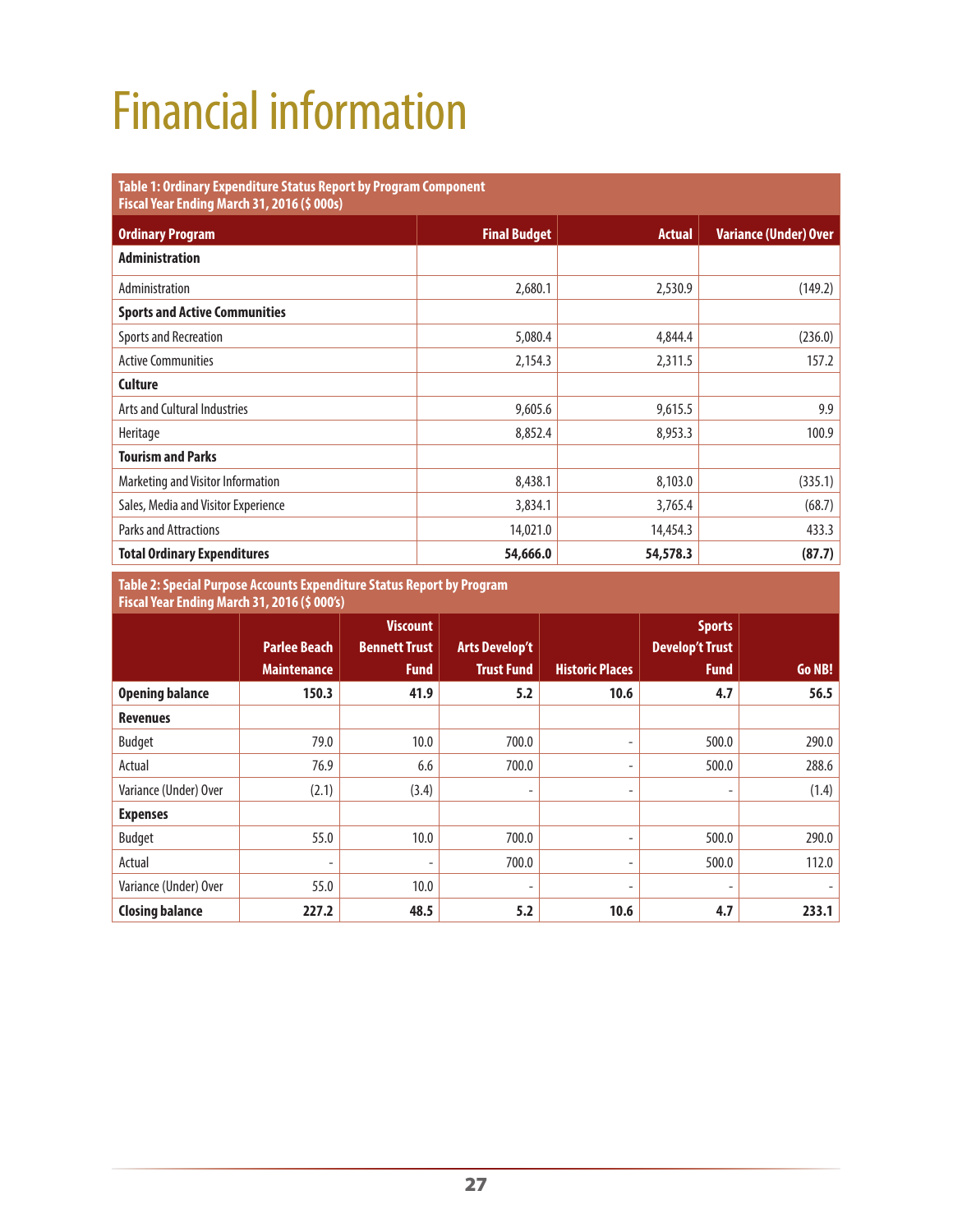| Table 3: Special Operating Agency Expenditure Status Report by Program<br>Fiscal Year Ending March 31, 2016 (\$ 000's) |               |               |                              |  |
|------------------------------------------------------------------------------------------------------------------------|---------------|---------------|------------------------------|--|
|                                                                                                                        | <b>Budget</b> | <b>Actual</b> | <b>Variance (Under) Over</b> |  |
| <b>Opening balance</b>                                                                                                 | 1,752.1       | 1,752.1       |                              |  |
| <b>Revenues</b>                                                                                                        |               |               |                              |  |
| Mactaquac Golf Course                                                                                                  | 1,020.0       | 926.2         | (93.8)                       |  |
| <b>Hopewell Rocks</b>                                                                                                  | 2,428.0       | 3,046.6       | 618.6                        |  |
| Sugarloaf Lodge                                                                                                        | 786.0         | 960.6         | 174.6                        |  |
| Parlee Beach Campground                                                                                                | 327.0         | 303.3         | (23.7)                       |  |
| <b>Expenses</b>                                                                                                        |               |               |                              |  |
| Mactaquac Golf Course                                                                                                  | 1,121.0       | 1,217.2       | 96.2                         |  |
| <b>Hopewell Rocks</b>                                                                                                  | 2.563.0       | 2,826.2       | 263.2                        |  |
| Sugarloaf Lodge                                                                                                        | 751.0         | 925.6         | 174.6                        |  |
| Parlee Beach Campground                                                                                                | 401.0         | 384.8         | (16.2)                       |  |
| <b>Closing balance</b>                                                                                                 | 1,477.1       | 1,635.0       | 157.9                        |  |
| Table 4: Capital Expenditure Status Report<br>Fiscal Year Ending March 31, 2016 (\$ 000s)                              |               |               |                              |  |
|                                                                                                                        | <b>Budget</b> | <b>Actual</b> | <b>Variance (Under) Over</b> |  |
| <b>Capital improvements</b>                                                                                            | 2,564.0       | 1,875.7       | (688.3)                      |  |
| Table 5: Ordinary Revenue Status Report by Source<br>Fiscal Year Ending March 31, 2016 (\$ 000s)                       |               |               |                              |  |
|                                                                                                                        | <b>Budget</b> | <b>Actual</b> | <b>Variance (Under) Over</b> |  |
| <b>Return on Investment</b>                                                                                            | 1.0           |               | (1.0)                        |  |
| Sale of Good and Services                                                                                              | 3,131.0       | 2,949.7       | (181.3)                      |  |
| <b>Miscellaneous</b>                                                                                                   | 4.0           | 2.9           | (1.1)                        |  |
| <b>Total Ordinary Revenues</b>                                                                                         | 3,136.0       | 2,952.6       | (183.4)                      |  |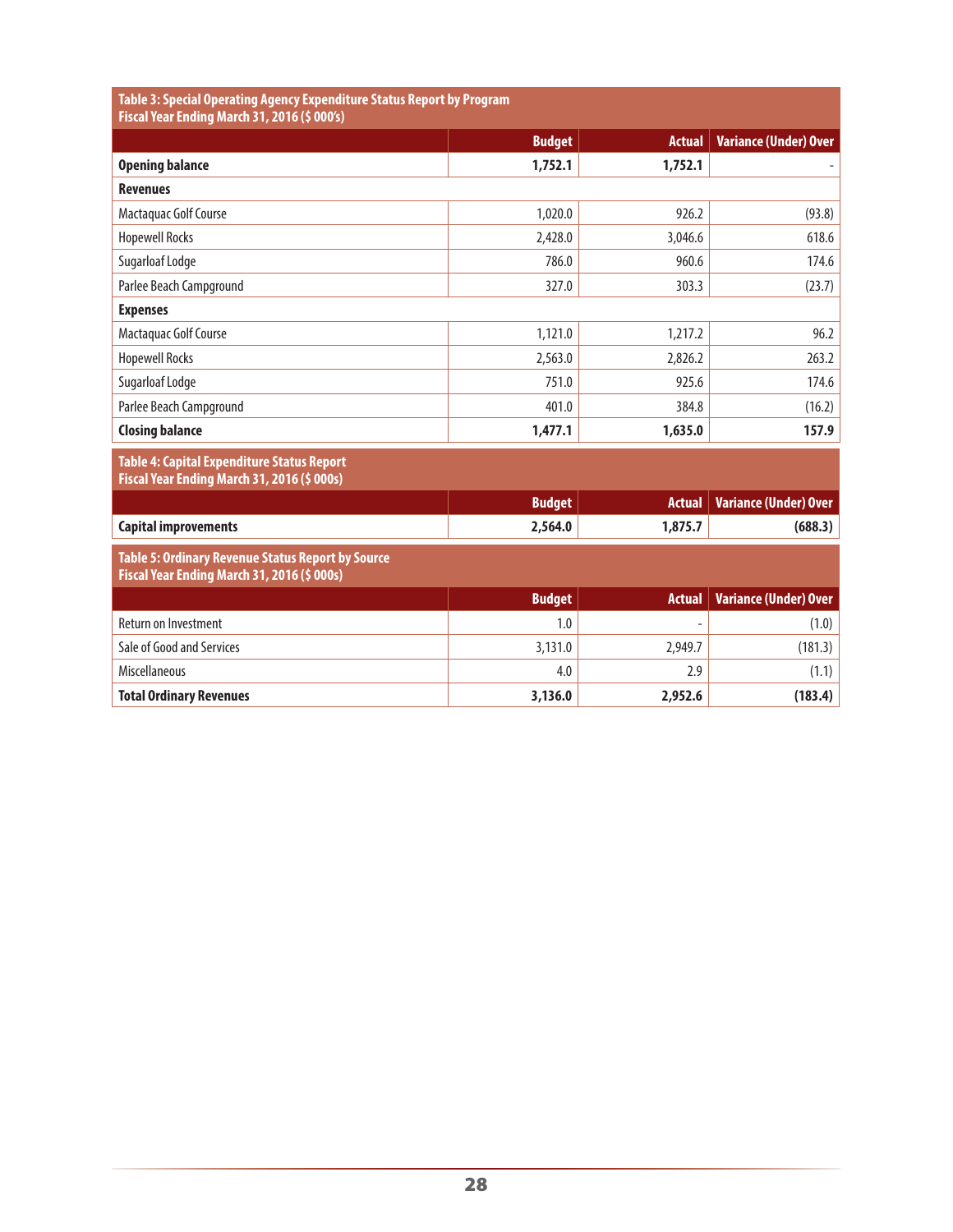# <span id="page-32-0"></span>Summary of staffing activity

Pursuant to section 4 of the *Civil Service Act,* the Deputy Minister of the Department of Human Resources delegates staffing to each Deputy Head for his or her respective departments. Please find below a summary of the staffing activity for 2015-2016 for the Department of Tourism, Heritage and Culture.

| Number of permanent and temporary employees, as of Dec. 31 of each year |      |      |  |  |
|-------------------------------------------------------------------------|------|------|--|--|
| Employee type                                                           | 2015 | 2014 |  |  |
| Permanent                                                               | 174  | 163  |  |  |
| Temporary                                                               | 75   |      |  |  |
| <b>TOTAL</b>                                                            | 249  | 234  |  |  |

The department advertised 15 competitions, including 11 open (public) competitions and four closed (internal) competitions.

Pursuant to section 15 and 16 of the *Civil Service Act*, the department made the following appointments using processes other than the competitive process to establish merit:

| <b>Appointment type</b>                              | <b>Appointment description</b>                                                                                                                                                                        | <b>Section of the</b><br><b>Civil Service Act</b> | <b>Number</b> |
|------------------------------------------------------|-------------------------------------------------------------------------------------------------------------------------------------------------------------------------------------------------------|---------------------------------------------------|---------------|
| Specialized Professional,<br>Scientific or Technical | An appointment may be made without competition when a position<br>requires:<br>• a high degree of expertise and training<br>• a high degree of technical skill<br>• recognized experts in their field | 15(1)                                             | 0             |
| <b>Equal Employment Opportunity</b><br>Program       | Provides Aboriginals, persons with disabilities and members of a<br>visible minority group with equal access to employment, training and<br>advancement opportunities.                                | 16(1)(a)                                          | 0             |
| <b>Department Talent</b><br>Management Program       | Permanent employees identified in corporate and departmental talent<br>pools, who meet the four-point criteria for assessing talent, namely<br>performance, readiness, willingness and criticalness.  | 16(1)(b)                                          | 0             |
| Lateral transfer                                     | The GNB transfer process facilitates the transfer of employees from within<br>Part 1, 2 (school boards) and (hospital corporations) of the Public Service.                                            | $16(1)$ or $16(1)(c)$                             |               |
| Regular appointment of casual/<br>temporary          | An individual hired on a casual or temporary basis under section 17 may<br>be appointed without competition to a regular properly classified position<br>within the Civil Service.                    | 16(1)(d)(i)                                       | 0             |
| Regular appointment of<br>students/apprentices       | Summer students, university or community college co-op students or<br>apprentices may be appointed without competition to an entry level<br>position within the Civil Service.                        | 16(1)(d)(ii)                                      | 0             |

Pursuant to section 33 of the *Civil Service Act*, no complaints alleging favouritism were made to the Deputy Head of Tourism, Heritage and Culture and no complaints were submitted to the Ombudsman.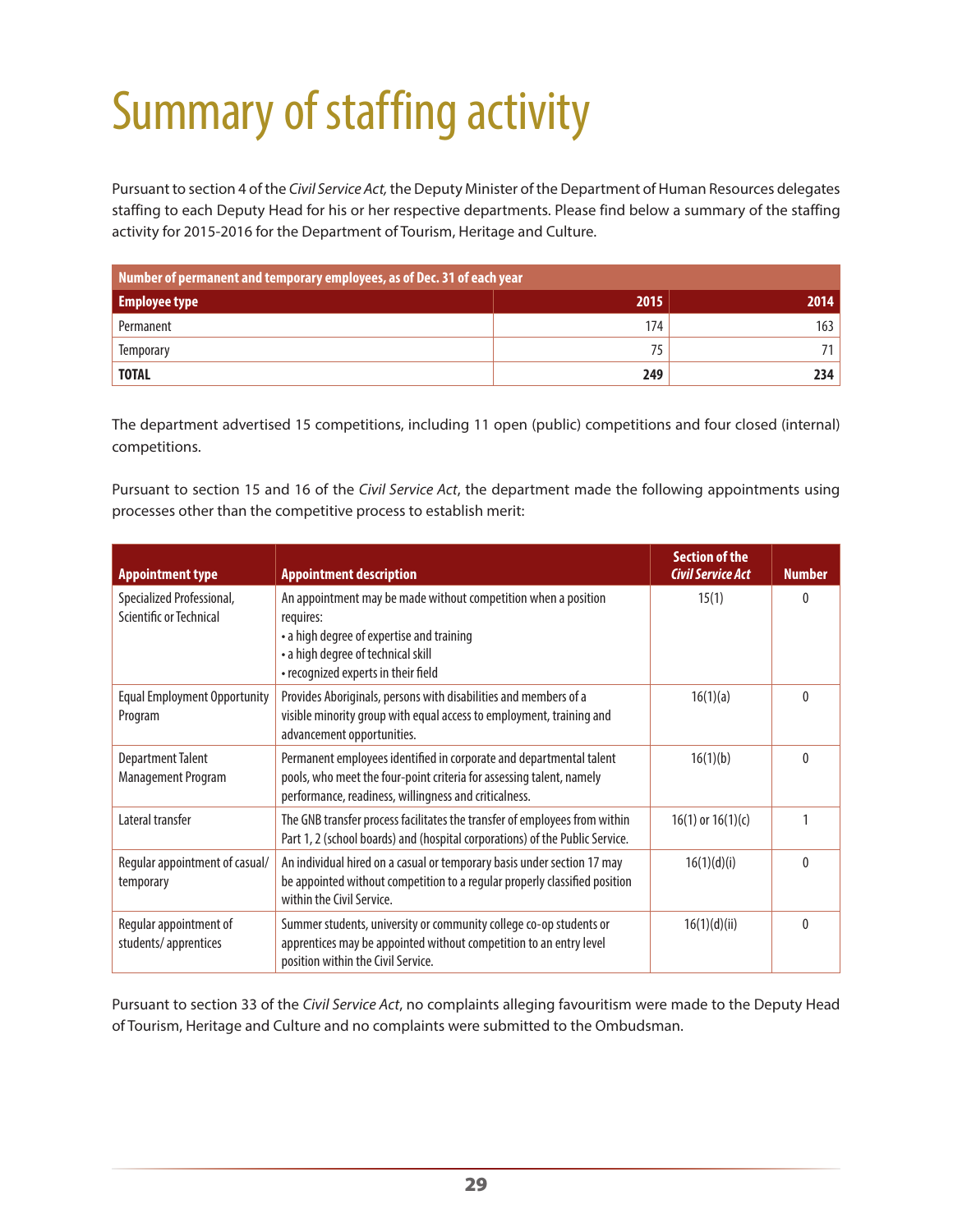# <span id="page-33-0"></span>Summary of legislation and legislative activity

The department of Tourism, Heritage and Culture did not have any legislative activity.

The acts and regulations for which the Department of Tourism, Heritage and Culture is responsible are at: <http://laws.gnb.ca/en/deplinks?subjectnumber=37>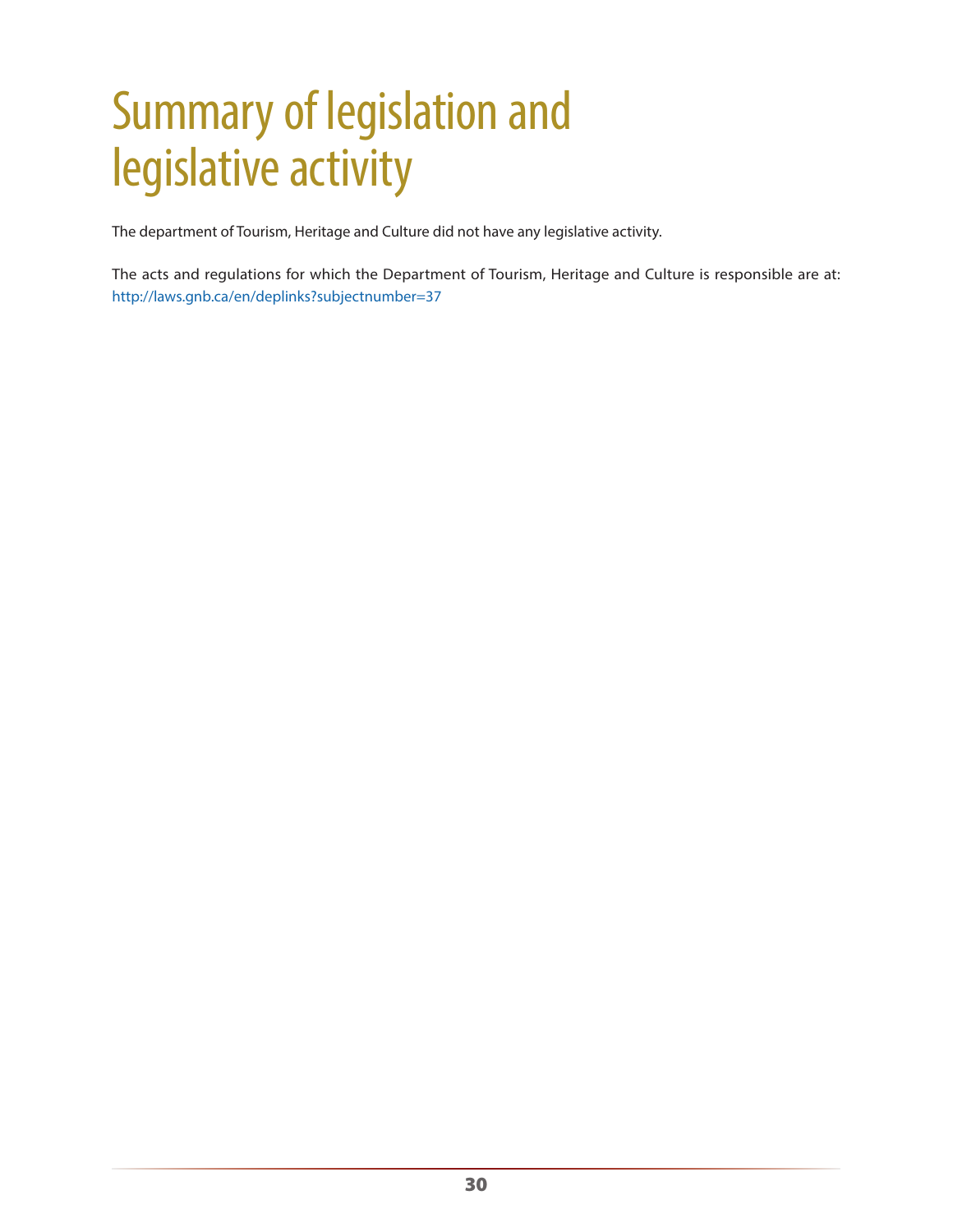# <span id="page-34-0"></span>Summary of Official Languages activities

#### **Introduction**

The Department of Tourism, Heritage and Culture has revised the action plan to complement the GNB's Plan on Official Languages – Official Bilingualism: A Fundamental Value. The plan determines the activities, evaluation methods and anticipated outcomes for each of the four focus areas for the next five years. The plan allows for all employees to feel supported in working in their language of choice as well as ensuring the public receives quality service in their language of choice at all times.

The department continues to create objectives to assist in the achievement of quality service in both Official Languages.

#### **Focus 1**

The department continues to ensure all new employees complete the iLearn modules on Language of Service upon commencement.

The Official Languages coordinator continues to conduct random audits to verify that the active offer of service is being made in both Official Languages by telephone, in person, through signage, correspondence and all electronic services.

#### **Focus 2**

The department continues to ensure all new employees complete the iLearn modules on Language of Work upon commencement.

The department provides all outgoing communication to employees in both Official Languages and encourages employees to work in their Official Language of choice.

The department continues to ensure that performance reviews are offered and conducted in the employee's Official Language of choice.

During the annual performance review, managers review the language of work and language of service policies with their employees to ensure they understand their right to work in their Officlal Language of choice as well as their obligation to provide an active offer and service in both Official Languages.

#### **Focus 3**

The department continues to consider the potential impact of all policies and programs on both linguistic communities when Memorandums to Executive Council (MECs) and briefs are submitted to the Executive Council Office.

#### **Focus 4**

The department continues to implement procedures to ensure that services are provided in both Official Languages and to ensure that employees have thorough knowledge of their obligations under the *Official Languages Act*.

The department continues to monitor employee compliance with the *Official Languages Act* and the Language of Service policy.

#### **Conclusion**

The Department of Tourism, Heritage and Culture did not have any Official Languages complaints for fiscal 2015-2016.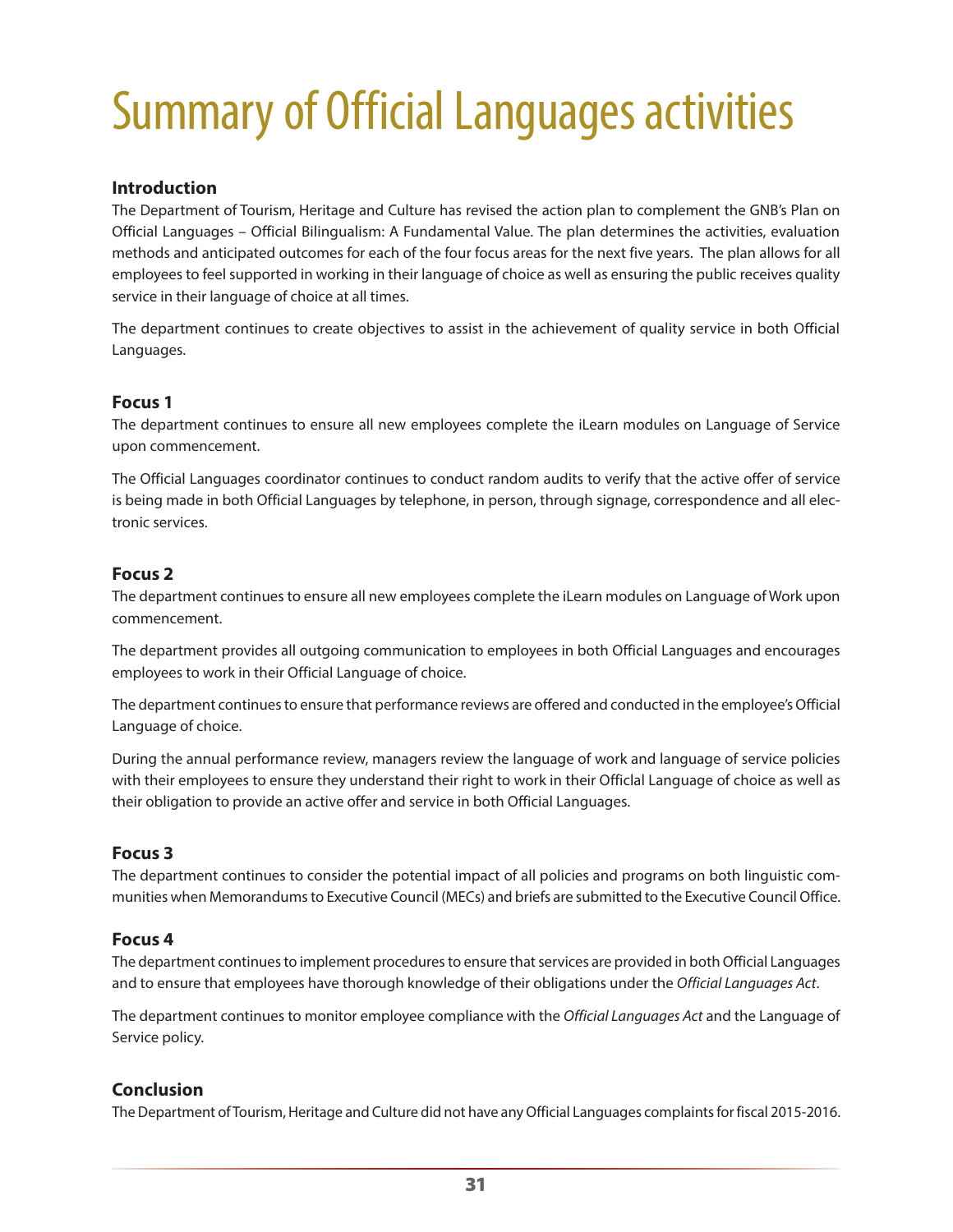# <span id="page-35-0"></span>Summary of Recommendations from the Office of the Auditor General

The department of Tourism, Heritage and Culture did not receive any recommendations from the Office of the Auditor General.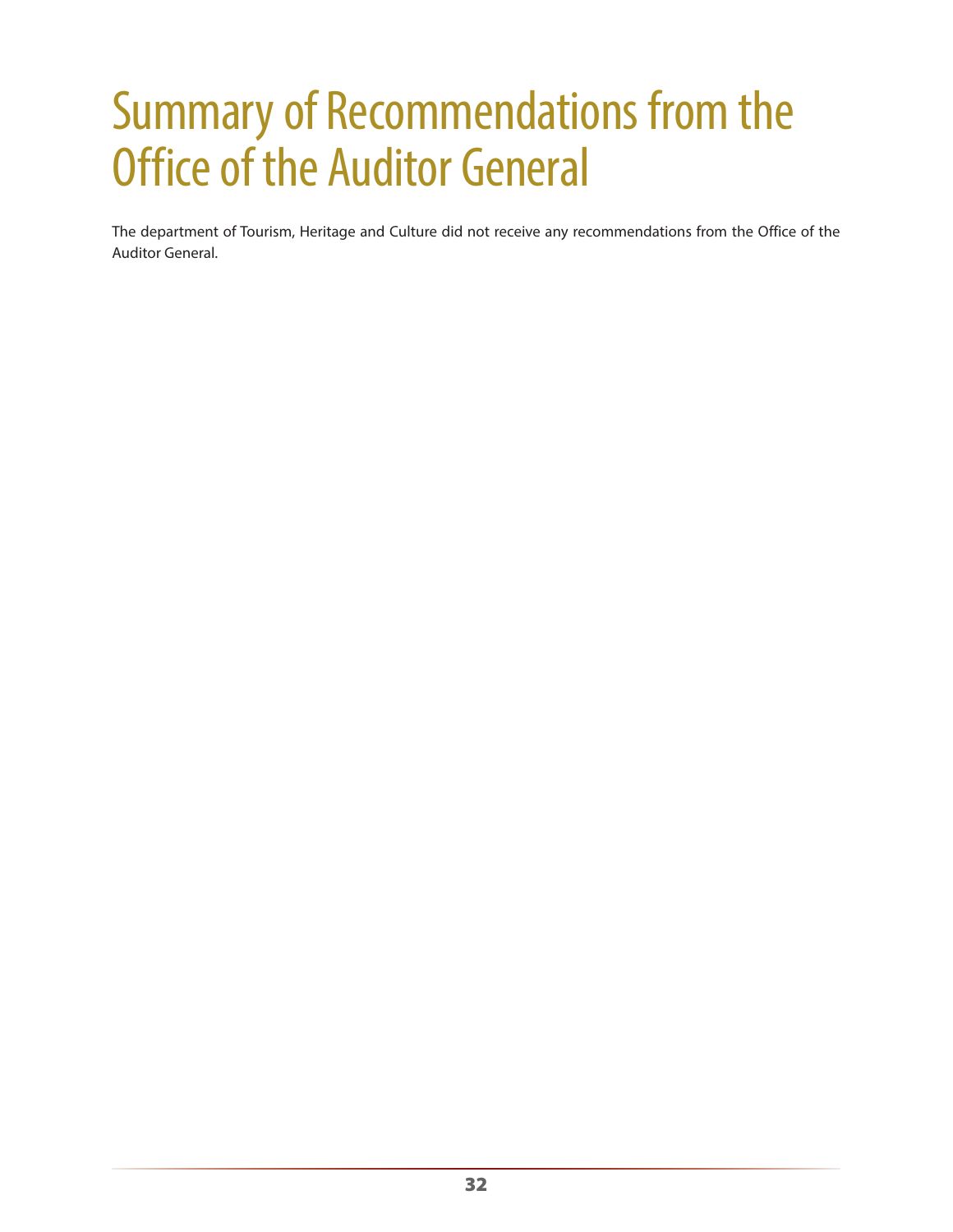# <span id="page-36-0"></span>Report on the *Public Interest Disclosure Act*

As provided under section 18(1) of the *Public Interest Disclosure Act*, the chief executive shall prepare a report of any disclosures of wrongdoing that have been made to a supervisor or designated officer of the portion of the public service for which the chief executive officer is responsible. The Department of Tourism, Heritage and Culture did not receive any disclosures of wrongdoings in the 2015-2016 fiscal year.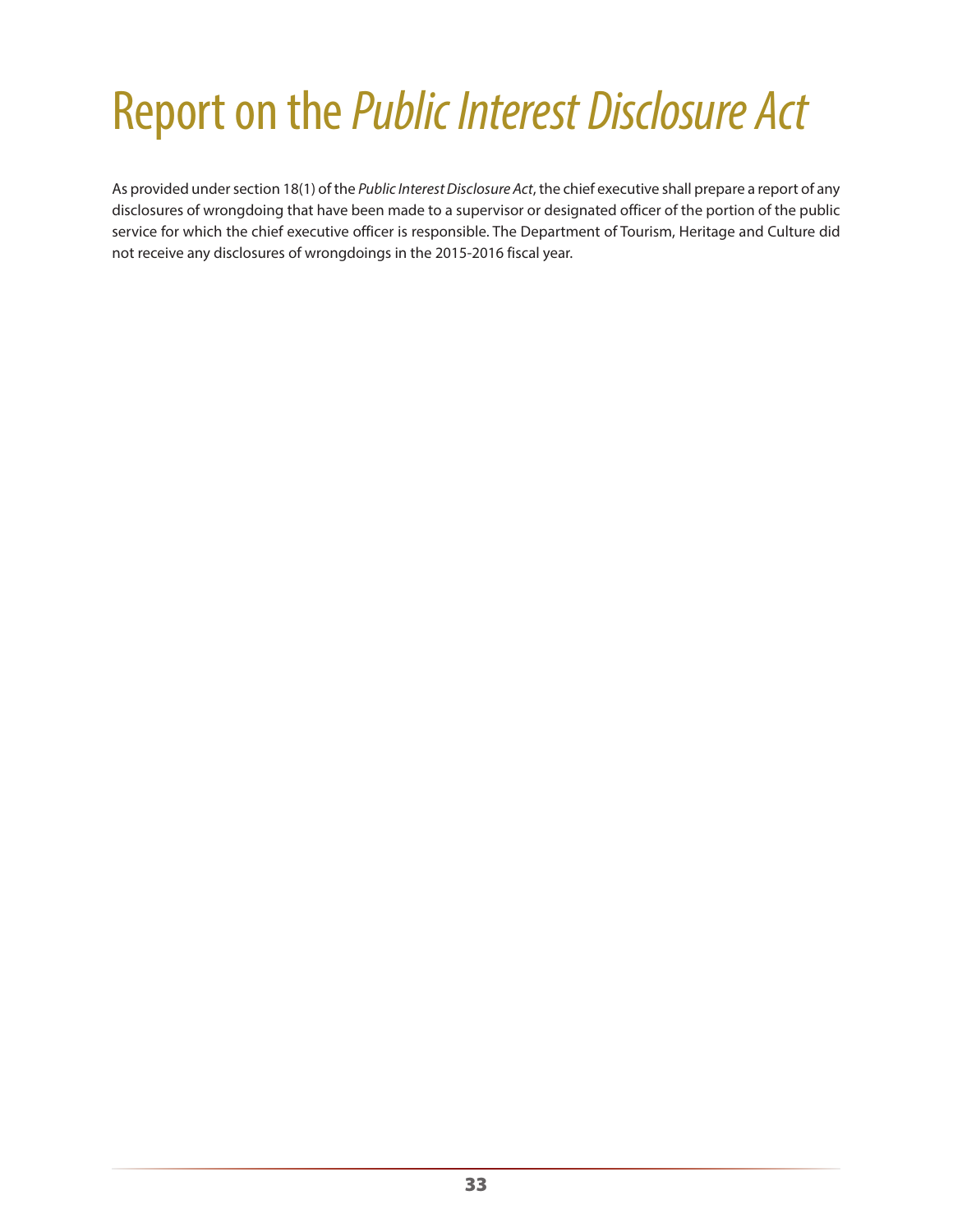# <span id="page-37-0"></span>Appendix:

| Provincial parks, Tourism facilities, Visitor Information Centres and Tourism Communication Centre |                        |                                     |                                                                          |  |  |
|----------------------------------------------------------------------------------------------------|------------------------|-------------------------------------|--------------------------------------------------------------------------|--|--|
| <b>Facility</b>                                                                                    | <b>Location</b>        | <b>Ownership</b>                    | <b>Operation</b>                                                         |  |  |
| <b>Provincial parks</b>                                                                            |                        |                                     |                                                                          |  |  |
| Mactaquac                                                                                          | Mactaquac              | Department                          | Operated by the department                                               |  |  |
| de la République                                                                                   | Saint-Jacques          | Department                          | Operated by the department                                               |  |  |
| Sugarloaf                                                                                          | Atholville             | Department                          | Operated by the department                                               |  |  |
| Parlee Beach                                                                                       | Pointe-du-Chêne        | Department                          | Operated by the department                                               |  |  |
| Murray Beach                                                                                       | <b>Murray Corner</b>   | Department                          | Operated by the department                                               |  |  |
| New River Beach                                                                                    | <b>New River</b>       | Department                          | Operated by the department                                               |  |  |
| Lepreau Falls                                                                                      | Lepreau                | Department                          | Operated by the department                                               |  |  |
| The Anchorage                                                                                      | <b>Grand Manan</b>     | Department                          | Operated by Boys and Girls Club of Grand Manan                           |  |  |
| <b>Mount Carleton</b>                                                                              | Saint-Quentin          | Department                          | Operated by the department                                               |  |  |
| Castalia                                                                                           | <b>Grand Manan</b>     | Department                          | Operated by Boys and Girls Club of Grand Manan                           |  |  |
| <b>Herring Cove</b>                                                                                | Campobello             | Department                          | Operated by the department                                               |  |  |
| Sainte-Croix                                                                                       | Bayside                | Department                          | Undeveloped                                                              |  |  |
| Val-Comeau                                                                                         | Val-Comeau             | Department                          | Operated by Camping Plein Air inc.                                       |  |  |
| Oak Bay                                                                                            | Oak Bay                | Department                          | Operated by Moffat Securities Inc.                                       |  |  |
| <b>Hopewell Rocks Provincial Park</b>                                                              | <b>Hopewell Cape</b>   | Department                          | Operated by the department                                               |  |  |
| <b>Fundy Trail Provincial Parkway</b>                                                              | <b>St. Martins</b>     | Department                          | Operated by Fundy Trail Development Authority Inc.                       |  |  |
| Miscou                                                                                             | Miscou Island          | Department                          | Operated by Comité de développement touristique de Miscou                |  |  |
| Doak House                                                                                         | Doaktown               | Department                          | Operated by The Miramichi Salmon Museum Inc. / Atlantic<br>Salmon Museum |  |  |
| MacDonald Farm                                                                                     | <b>Bartibog Bridge</b> | Department                          | Operated by The Highland Society of New Brunswick at<br>Miramichi        |  |  |
| <b>Bonar Law</b>                                                                                   | Rexton                 | Department                          | Operated by The Village of Rexton                                        |  |  |
| <b>Sheriff Andrews House</b>                                                                       | <b>Saint Andrews</b>   | Department                          | Operated by The Town of Saint Andrews                                    |  |  |
| Ministers Island                                                                                   | Ministers Island       | Department                          | Operated by The Van Horne Estate on Ministers Island                     |  |  |
| <b>Tourism facilities</b>                                                                          |                        |                                     |                                                                          |  |  |
| Village Historique Acadien                                                                         | Rivière-du-Nord        | Department                          | Operated by the department                                               |  |  |
| Kings Landing Historical Settlement                                                                | Prince William         | <b>Kings Landing</b><br>Corporation | Crown corporation                                                        |  |  |
| New Brunswick Botanical Garden                                                                     | Saint-Jacques          | Department                          | Operating by New Brunswick Botanical Garden Society                      |  |  |
| Larry's Gulch Fishing Lodge                                                                        | Kedgwick               | Department                          | Operated by the department                                               |  |  |
| Pays de la Sagouine                                                                                | Bouctouche             | Department                          | Supported by the department                                              |  |  |
| Cape Jourimain Nature Centre                                                                       | Cape Jourimain         | <b>Canadian Wildlife</b><br>Service | Supported by the department                                              |  |  |
| Cape Enrage                                                                                        | Cape Enrage            | Department                          | Operating by Cape Enrage Interpretive Centre Inc.                        |  |  |